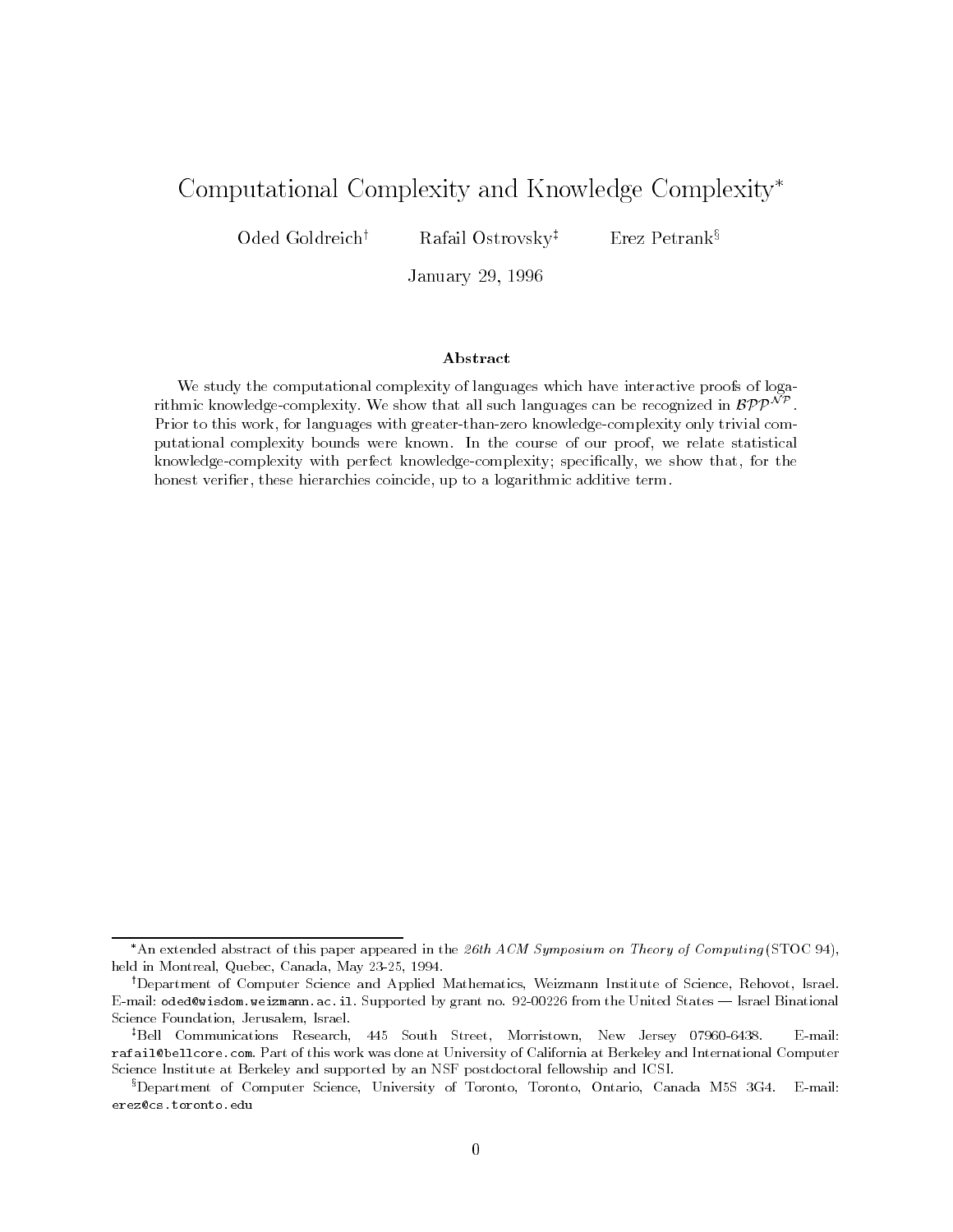## Introduction

The notion of knowledge-complexity was introduced in the seminal paper of Goldwasser Micali and contents produced the Godpart Copy is intended to measure the computation is intended the computation of th advantage gained by interaction. A formulation of knowledge-complexity, for the case that it is not zero has appeared in GP A very appealing suggestion made by Goldwasser Micali and Racko- is to characterize languages according to the knowledgecomplexity of their interactive proof systems [GMR-89].

The lowest level of the knowledge-complexity hierarchy is the class of languages having interactive proofs of knowledge-complexity zero, better known as zero-knowledge. Actually, there are three hierarchies extending the three standard definitions of zero-knowledge; that is, *perfect*. statistical and computational. Assuming the existence of one-way functions, the third hierarchy collapses; that is, the zero level of the *computational* knowledge-complexity hierarchy contains all languages having interactive proof systems  $[GMW-86, IV-87, B+88]$ , and thus contains all levels of the (computational) knowledge-complexity hierarchy. In this paper we will be only interested in the other two hierarchies. Previous works have provided information only concerning the zero level of these hierarchies (see, for example, Fortnow  $F-89$ ) and Aiello and Hastad  $[AH-87]$ ). Our main result is an upper bound on the computational complexity of languages having logarithmic (statistical) knowledge-complexity; namely, we show that such languages are contained in  ${\cal BPP^{\ast\ast}}$  .

We consider the (statistical) knowledge-complexity hierarchy to be a very natural one. Its lowest level resides in the second level of the Polynomial-Time Hierarchy (cf.,  $[F-89, AH-87, B-85]$ ). whereas as a whole it covers all of  $PSPACE$ . Another hierarchy with a similar feature, which also deserves investigation, is the hierarchy of languages classified by the number of rounds in their ("shortest") interactive proof system. Interestingly, the latter hierarchy has a multiplicative collapse (cf.,  $[BM-88]$ ) whereas no such result is known for the knowledge-complexity hierarchy.

### Background on knowledge-complexity

Loosely speaking, an interactive-proof system for a language  $L$  is a two-party protocol, by which a powerful prover can "convince" a probabilistic polynomial-time verifier of membership in  $L$ , but will fail (with high probability) when trying to fool the verifier into "accepting" non-members  $\lceil GMR-89 \rceil$ . An interactive-proof is called *zero-knowledge* if the interaction of any probabilistic polynomialtime machine with the predetermined prover, on common input  $x \in L$ , can be "simulated" by a probabilistic polynomial-time machine (called the *simulator*), given only x [GMR-89]. We say that a probabilistic machine M simulates an interactive proof if the output distribution of M is statistically close to the distribution of the real interaction between the prover and the verifier.

The formulation of zero-knowledge presented above is known as *statistical* (almost-perfect) zeroknowledge. Alternative formulations of zero-knowledge are *computational* zero-knowledge and *perfect* zero-knowledge. In this paper we concentrate on statistical zero-knowledge and the knowledgecomplexity hierarchy that generalizes it 

Loosely speaking, the knowledge-complexity of a protocol  $\Pi$  is the number of oracle bits that are needed to simulate the protocol efficiently. Namely, we say that a prover leaks  $k(\cdot)$  bits of knowledge to verifier V if there is a probabilistic polynomial-time oracle machine ("simulator") M such that on any input  $x \in L$ , machine M makes at most  $k(|x|)$  oracle queries, and the output distribution of  $M(x)$  is statistically close to the distribution of the conversations in the interaction between the prover and V. For a formal definition and further discussion, see  $\S 2.2$ .

The knowledge-complexity of a language is the minimum knowledge-complexity of an interactive proof system for that language. We consider the knowledge-complexity of a language to be a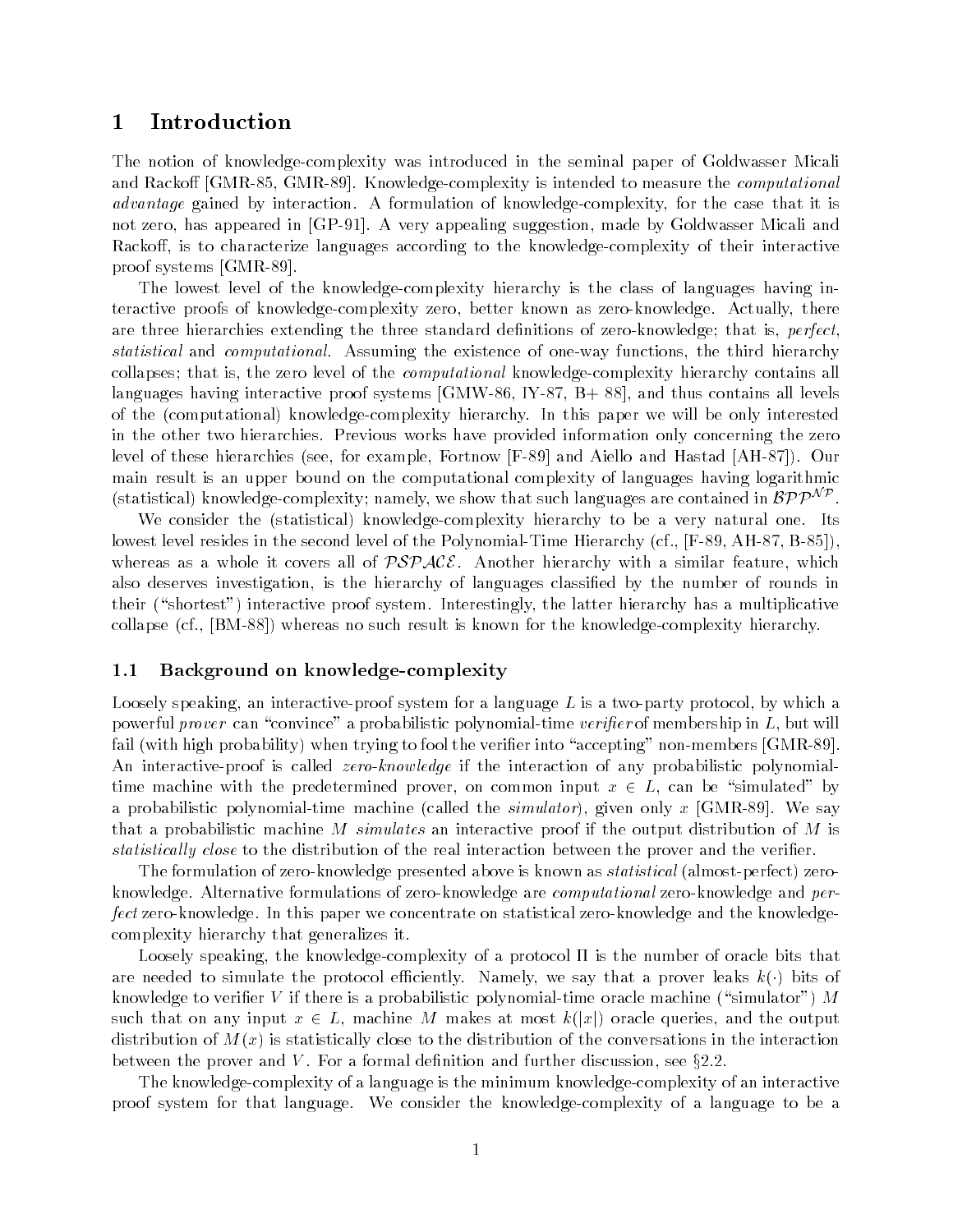very natural parameter. Furthermore, the question of how does this parameter relate to to the complexity of deciding the language is a very fundamental question 

### 1.2 Previous work

The complexity of recognizing zero-knowledge languages was first bounded by Fortnow  $[F-89]$ . He showed that any language that admits a zero-knowledge interactive-proof is in the class  $co\mathcal{AM}$ . Subsequently, Aiello and Hastad [AH-87] showed that these languages are also in  $AM$ .

Bellare and Petrank [BP-92] bounded the computational complexity of languages which have short interactive-proofs with low knowledge-complexity. Specifically, they showed that if a language L has a  $q(n)$ -round interactive-proof which leaks at most  $k(n)$  bits of knowledge and if  $k(n) \cdot q(n)$  $O(\log n)$  then the language can be recognized in  $\mathcal{BPP^{NP}}$ . This result does not apply to the general class of low knowledge-complexity languages, since these languages might not have interactiveproofs which are both of small round complexity and low knowledge-complexity.

### 1.3 This work

In this work we extend the result of  $[BP-92]$ , showing that any language having an interactive proof with logarithmic knowledge-complexity, can be recognized in  $\mathcal{BPP}^{\ast\ast}$  . We recall that  $\mathcal{BPP}^{\ast\ast}$  the second section of  $\mathcal{BPP}^{\ast}$  is a section of  $\mathcal{BPP}^{\ast}$  . is contained in the third level of the polynomial-time hierarchy  $(\mathcal{PH})$ . It is believed that  $\mathcal{PH}$  is a proper subset of  $\mathcal{PSPACE}$ . Thus, assuming  $\mathcal{PHE} \not\in \mathcal{PSPACE}$ , our result yields the first proof that there exist languages in  $PSPACE$  which cannot be proven by an interactive-proof that yields  $O(\log n)$  bits of knowledge. In other words, there exist languages which do have interactive proofs but only interactive proofs with super-logarithmic knowledge-complexity. We stress that prior to our work there was no indication that would contradict the possibility that all languages in  $PSPACE$  have interactive-proofs which yield only one bit of knowledge.

Our proof that languages of logarithmic knowledge-complexity are in  $\mathcal{BPP^{NP}}$  consists of two parts. In the first part, we show that the  $\mathcal{BPPN}^{\tilde{\mathcal{P}}}$  procedure described by Bellare and Petrank [BP-92] is applicable for recognizing languages having interactive proofs of logarithmic *perfect* knowledge-complexity. To this end, we use a more careful analysis than the one used in  $[BP-92]$ . In the second part of our proof, we transform interactive proofs of *statistical* knowledge-complexity  $k(n)$  into interactive proofs of perfect knowledge-complexity  $k(n) + O(\log n)$ . This transformation refers only to knowledge-complexity with respect to the honest verifier, but this suffices since the first part of our proof applies to the knowledge-complexity with respect to the honest verifier. Yet. the transformation is interesting for its own sake, and a few words are in place.

The question of whether statistical zeroknowledge equals perfect zeroknowledge is one of the most fundamental open problems regarding zero-knowledge. The question has been open also for the case of zero-knowledge with respect to the honest verifier. Our transformation implies, as a special case, that any statistical zero-knowledge interactive proof can be modified into an interactive proof of perfect knowledge-complexity bounded by a logarithmic function. Following the conference presentation of our work, Aiello, Bellare and Venkatesan showed that statistical zero-knowledge coincides with negligible on the average perfect knowledge-complexity  $[ABV-95]$ . Their result is stronger in two respects; it refer to all verifiers, not only the honest verifier, and it bounds the perfect knowledge-complexity by a negligible function rather than by a logarithmic one. On the other hand, their result is weaker as it refers to a much more liberal notion of (perfect) knowledge-complexity; that is, "average" knowledge-complexity rather than "worst case" knowledge-complexity (as considered here).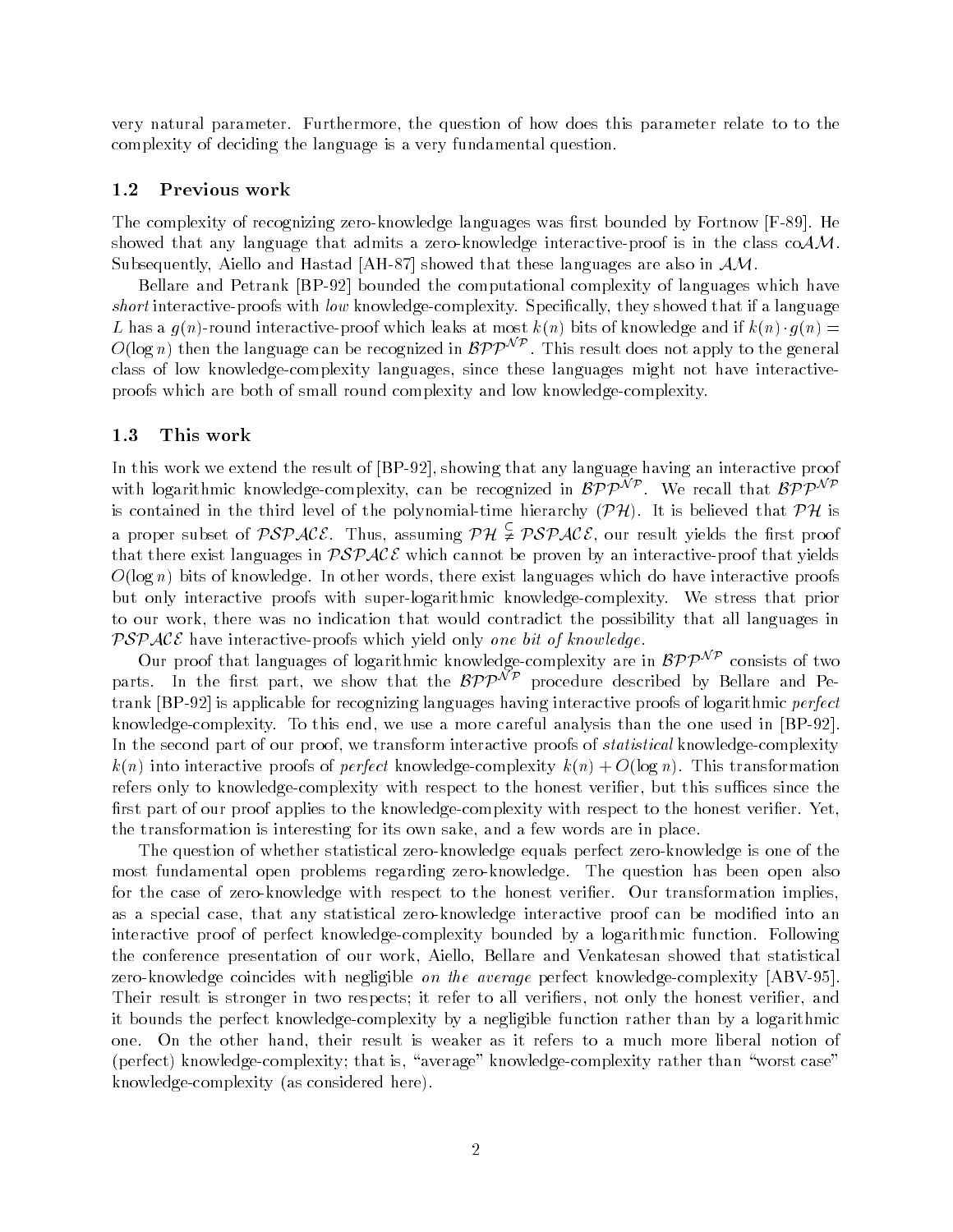### Organization

In Section 2, we present the main definitions referred to in the rest of the paper. These include the definition of an interactive proof system as well as the definition of its knowledge-complexity. Section 3 provides an overview to our proof that languages having (statistical) knowledge-complexity bounded by a logarithmic function reside in  $\mathcal{BPP}^{\mathcal{NP}}$ . The first part of our proof (i.e., the case of perfect knowledge-complexity) is presented in Section 4. The second part of our proof (i.e., the transformation of statistical knowledge-complexity to perfect knowledge-complexity) is presented in Section 5. Some concluding remarks appear in Section 6.

In Appendix A, we discuss a flaw in Fortnow's paper [F-89]. We stress that the main result of  $[F-89]$  as well as its main techniques remain valid.

## 2 Preliminaries

Let us state some of the definitions and conventions we use in the paper. Throughout this paper we use it is called the length of the input we are functioned for a function for  $\alpha$  is  $\alpha$ every polynomial  $p$  and all sumclently large  $n$  s  $f(n) < \frac{1}{p(n)}$ .

### 2.1 Interactive proofs

Let us recall the concept of interactive proofs, presented by [GMR-89]. For formal definitions and motivating discussions the reader is referred to  $\lbrack \text{GMR-89} \rbrack$ . A protocol between a (computationally unbounded) prover P and a (probabilistic polynomial-time) verifier V constitutes an interactive proof for a language L if there exists a negligible function - N - such that

complete the second in the second contract of the second contract of the second contract of the second contract of the second contract of the second contract of the second contract of the second contract of the second cont

PP P V 2020 2020 2021 2021 2022 2023 2024 2022 2023 2024 2022 2023 2024 2022 2023 2024 2022 2023 2024 2023 20

2. Soundness: If  $x \notin L$  then for any prover  $P^*$ 

$$
Pr[(P^*, V)(x) accepts] \leq \epsilon(n)
$$

### 2.2 Knowledge Complexity

Throughout the rest of the paper, we only refer to knowledge-complexity with respect to the honest *verifier*; namely, the ability to simulate the honest verifier's view of its interaction with the prover. In the stronger denition one considers the ability to simulate the point of view of any e-cient *verifier* while interacting with the prover.)

We let  $(P, V)(x)$  denote the random variable that represents V's view of the interaction with P on common input  $x$ . The view contains the verifier's random tape as well as the sequence of messages exchanged between the parties 

We begin by briefly recalling the definitions of perfect and statistical zero-knowledge. A protocol  $(P, V)$  is perfect zero-knowledge (resp., statistical zero-knowledge) over a language L if there is a probabilistic polynomial-time simulator M such that for every  $x \in L$  the random variable  $M(x)$  is distributed identically to P V x responsion and the statistical distribution and P V  $\mu$  and P V  $\mu$   $\mu$ a negligible function in  $|x|$ .

Next, we present the definitions of perfect (resp., statistical) knowledge-complexity which we use in the sequel. These definitions extend the definition of perfect (resp., statistical) zero-knowledge.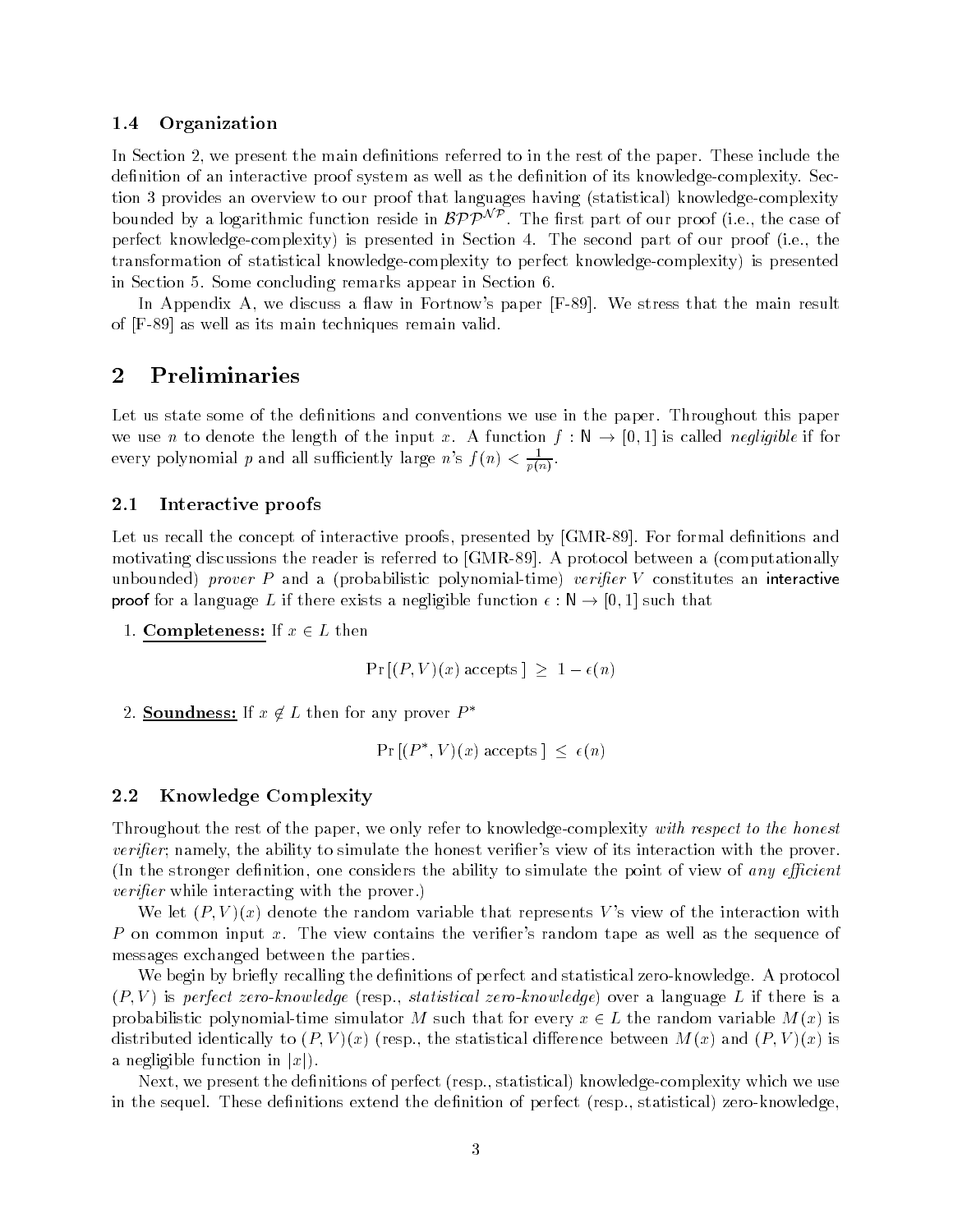in the sense that knowledge-complexity zero is exactly zero-knowledge. Actually, there are two alternative formulations of knowledge-complexity, called the *oracle version* and the *fraction version*. These formulations coincide at the zero level and di-er by at most an additive constant otherwise it and further intuition and motivation seems and the convenient to use and the seeds of the convenient to use definitions in this paper.

By the *oracle formulation*, the knowledge-complexity of a protocol  $(P, V)$  is the number of oracle (bit) queries that are needed to simulate the protocol efficiently. That is

oracle version - interactive version - interactive version Let k N we say that an interactive version - interactive proof  $(P, V)$  for a language L has perfect (resp., statistical) knowledge-complexity  $k(n)$  in the oracle sense if there exists a probabilistic polynomial-time oracle machine  $M$  and an oracle  $A$  such that:

- 1. On input  $x \in L$ , machine M queries the oracle A for at most  $k(|x|)$  bits.
- 2. For each  $x \in L$ , machine M  $\cap$  produces an output with probability at least  $\frac{1}{2}$ , and qiven that M  $\cap$ halts with an output,  $M^{A}(x)$  is identically distributed (resp., statistically close) to  $(P, V)(x)$ .

In the *fraction formulation*, the simulator is not given any explicit help. Instead, one measures the density of the largest subspace of simulator's executions (i.e., coins) which is identical (resp. statistically close) to the  $(P, V)$  distribution.

denition - fraction - fraction - fraction - fraction - fraction - fraction - fraction - fraction - fraction - f active proof P V for a language L has perfect resp statistical knowledgecomplexity log n in the fraction sense if there exists a probabilistic polynomial-time machine  $M$  with the following good subspace property. For any  $x \in L$  there is a subset of Ms s possible random tapes, denoted  $S_x$ , such that:

- 1. The set  $S_x$  contains at least a  $\rho(|x|)$  fraction of the set of all possible coin tosses of  $M(x)$ .
- 2. Conditioned on the event that  $M(x)$ 's coins fall in  $S_x$ , the random variable  $M(x)$  is identically distributed (resp., statistically close) to  $(P, V)(x)$ . Namely, for the perfect case this means that for every  $\bar{c}$

$$
Prob(M(x,\omega) = \overline{c} | \omega \in S_x) = Prob((P, V)(x) = \overline{c})
$$

where  $M(x, \omega)$  denotes the output of the simulator M on input x and coin tosses sequence  $\omega$ .

As mentioned above, these two measures are almost equal.

Theorem [GP-91]: The fraction measure and the oracle measure are equal up to an additive constant.

Since none of our results is sensitive to a di-erence of an additive constant in the measure we ignore this di-erence in the subsequent denition as well as in the statement of our results 

### Denition - knowledgecomplexity classes

- $\mathcal{P}\mathcal{KC}(k(\cdot)) =$  languages having interactive proofs of perfect knowledge-complexity  $k(\cdot)$ .
- $\mathcal{SKC}(k(\cdot)) =$  languages having interactive proofs of statistical knowledge-complexity  $k(\cdot)$ .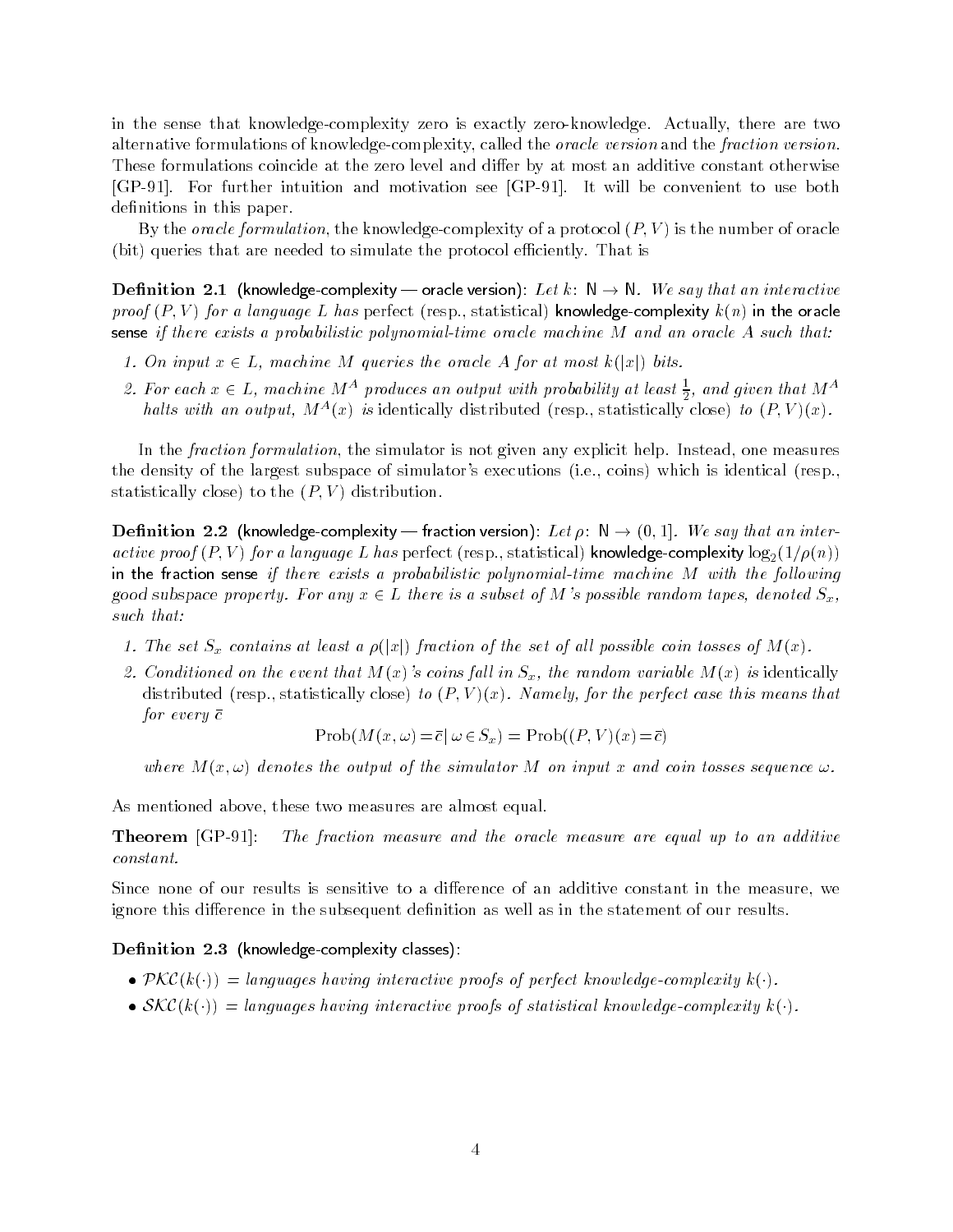### 2.3 The simulation based prover

An important ingredient in our proof is the notion of a simulation based prover, introduced by Fortnow  $[F-89]$ . Consider a simulator M that outputs conversations of an interaction between a prover  $P$  and a verifier  $V$  . We define a new prover  $P$  , called *the simulation based prover*, which selects its messages according to the conditional probabilities induced by the simulation. Namely, on a partial history h of a conversation,  $P^*$  outputs a message  $\alpha$  with probability

$$
\operatorname{Prob}(P^*(h) = \alpha) \stackrel{\text{def}}{=} \operatorname{Prob}(M_{|h|+1} = h \circ \alpha \mid M_{|h|} = h)
$$

where  $M_t$  denotes the distribution induced by M on t-long prefixes of conversations. (Here, the length of a prefix means the number of messages in it.)

It is important to note that the behavior of  $P$  is not necessarily close to the behavior of the  $P$ original prover  $P$ . Specifically, if the knowledge-complexity is greater than 0 and we consider the simulator guaranteed by the fraction dennition, then  $P$  -and  $P$  imight have quite a different behavior. Our main objective will be to show that even in this case  $P$  -still behaves in a manner  $\blacksquare$ from which we can benefit.

### **Overview** 3

Using Definition 2.3, we state the main result of this paper as

Main Theorem:  $\mathcal{SAC}(O(\log(\cdot))) \subseteq \mathcal{BPP}$ 

We recall that all that was previously known regarding the  $\mathcal{SKC}(\cdot)$  hierarchy is  $\mathcal{SKC}(0) \subseteq \mathcal{AM} \cap$ complete the state of the state of the state of the state of the state of the state of the state of the state o

The Main Theorem is proven in two stages

- 1.  $PAC(O(log(\cdot))) \subseteq BPP^{**}$  (see Theorem 1).
- sk wie in die deur in die Indiëlande gebou. Dit was die deur die eerste stelling van die deur die deur die eer

In the rest of this section we make several remarks regarding the above theorems and provide an overview to their proofs 

### Remarks

Remark 1: Usually, the definition of interactive proofs is robust in the sense that setting the error probability to be bounded away from  $\frac{1}{2}$  does not change their expressive power, since the error probability can be reduced by repetitions. However, this standard procedure is NOT applicable when knowledge-complexity is measured, since (even sequential) repetitions may increase the knowledgecomplexity the question is the complexity of the denition is the denition used in  $\mathcal{A}$ quite standard and natural; it is certainly less arbitrary then setting the error to be some favorite constant (e.g.,  $\frac{1}{2}$ ) or function (e.g., 2 °). Yet, our techniques yield non-trivial results also in case  $\tilde{\phantom{a}}$ one denes interactive probability probability extension  $\rho$  constant error probability extension  $\rho$ For example languages having interactive proofs with error probability and perfect knowledge complexity 1 are also in  $\mathcal{BPP}^{\ast\ast}$  . For more details see Appendix B.

Remark - In the denition used in x we have allowed twosided error probability rather than insisting on "perfect completeness" (as is sometimes done). This strengthens our Main Theorem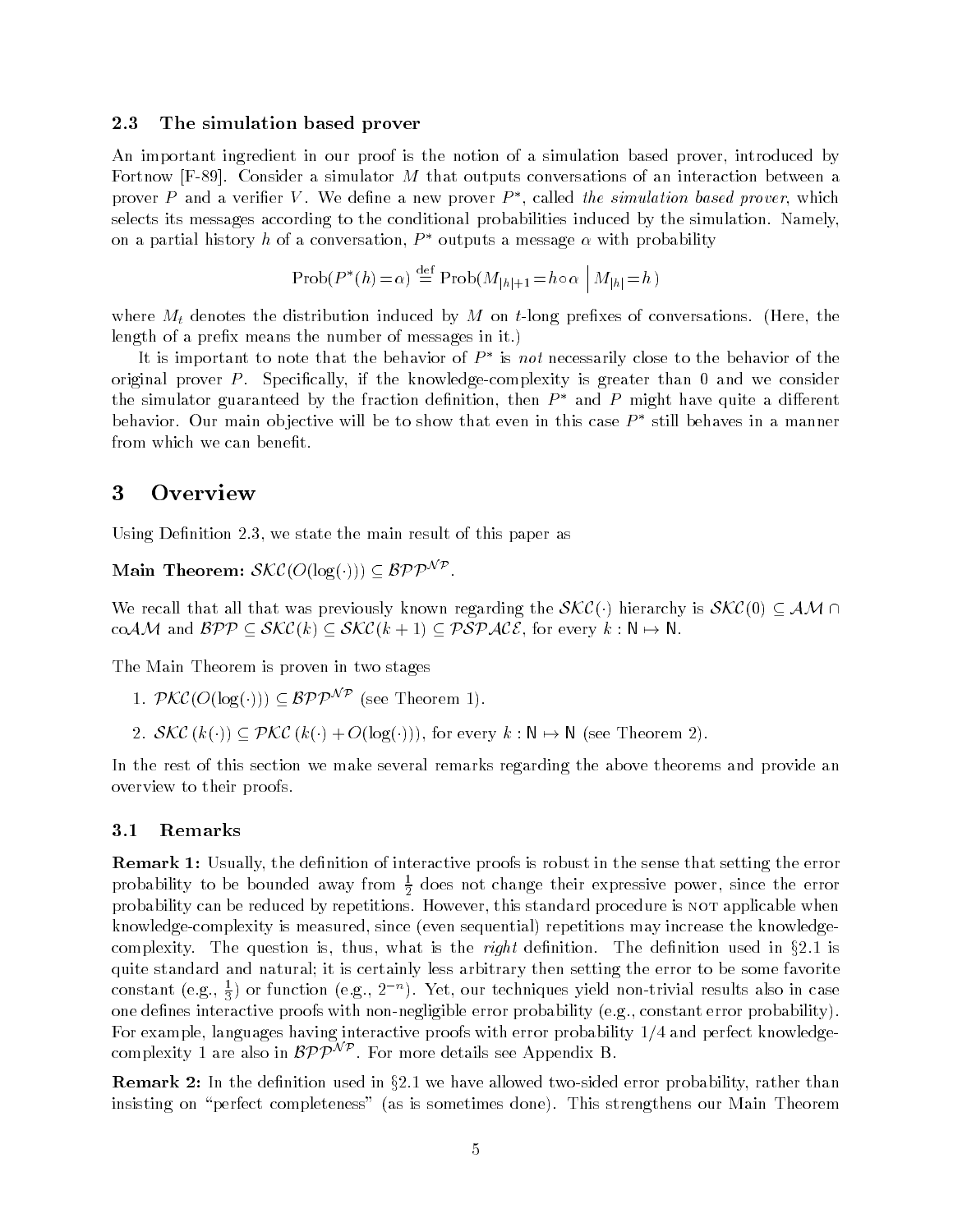but weakens the statistical to perfect transformation (i.e., Theorem 2), since a transformation for the case of onesided error implies a transformation for the twosided case whereas the converse is not clear 

**Remark 3:** The definitions of knowledge-complexity in  $\S 2.2$  refer to simulations of the honest verifier. Analogous definitions of knowledge-complexity refer to simulations of arbitrary polynomialtime veriners (cf.,  $|\sigma_{\rm F}$ -91]). Let us denote the corresponding classes by  $P\Lambda C$  () and  $\delta\Lambda C$  (). Clearly, PAC  $\kappa(\cdot)$   $\in$  PAC $\kappa(\cdot)$  and SAC  $\kappa(\cdot)$   $\in$  SAC $\kappa(\cdot)$ , for every  $\kappa$  :  $\mathsf{N} \mapsto \mathsf{N}$ . Thus, our Main Theorem is only strengthened by referring to the honest-verifier classes, whereas Theorem 2 is arguably weaker than an analogous statement referring to the arbitrary-verifier classes.

#### $3.2$ The Perfect Case - Overview

Our proof of Theorem follows the procedure suggested in BP which in turn follows the approach of F BMO Ost while introducing a new uniform generation procedure which builds on ideas of  $[Si-83, St-83, GS-89, JVV-86]$ .

Suppose that  $(P, V)$  is an interactive proof of perfect knowledge complexity  $k(n) = O(\log n)$ for the languages L, and let M be the simulator guaranteed by the fraction formulation (i.e., Definition 2.2). We consider the conversations of the original verifier V with the simulation-basedprover  $P$  (see dennition in §2.5). We snow that the probability that the interaction  $(P_-,V)$  is accepting is negligible if x L and greater than a polynomial fraction if x L Our proof di-ers from [BP-92] in the analysis of the case  $x \in L$  (and thus we get a stronger result although we use the same procedure). This separation between the cases  $x \notin L$  and  $x \in L$  can be amplified by sequential repetitions of the protocol  $(P_-, V_+)$ . So it remains to observe that we can sample the  $(P_-,V_+)$  interactions in probabilistic polynomial-time having access to an NP-oracle. This observation originates from  $[BP-92]$  and is justified as follows. Clearly, V's part of the interaction can be produced in polynomial-time. Also, by the uniform generation procedure of  $[BP-92]$  we can implement  $P^*$  by a probabilistic polynomial-time oracle machine that has access to an NP-oracle. Thus, it remains only to analyze the accepting probability of  $(F_-, V_+)$  on input x.

The case  $x \notin L$  follows trivially from the soundness condition of V. The challenging case is when  $x \in L$ . If  $k(n) = 0$  this case is easy since  $P^*$  behaves exactly as P and so the completeness condition guarantees that x will be accepted with very high probability. However, in case  $k(n) > 0$ this argument is not valid and the simulatorbasedprover may behave very di-erently from the prescribed prover. Note that it is possible to define a prover,  $P^{**}$ , based on the behavior of the simulator on the "good subspace" and that  $P^{**}$  will indeed behave as P. However, it is not clear if  $P^{**}$  can be implemented in a relatively efficient manner (e.g., by a probabilistic polynomial-time machine that has access to an INP-oracle). Thus, we need to analyze the behavior of  $(\Gamma^+,\nu^+$  on  $x \in L$ . For sake of simplicity, we consider here only the special case in which  $(P, V)(x)$  is always accepting (i.e., perfect completeness). Recall that the deviation of  $P$  from the behavior of  $P$ is due to the fact that behavior of the former is conditioned on the entire probability space of the simulator, whereas the latter is conditioned on the "good subspace". In each case the next prover move is determined by the set of all simulator coins which match the current history of the interaction. For  $P_{\perp}$  this is the set of all coin tosses which may produce this history, whereas for P this is the set of all good coin tosses (i.e., coins in the "good subspace") which produce this

Suppose one is given a transformation for the onesided case Then given a twosided interactive proof of some statistical knowledge-complexity one could first transform it to a one-sided error proof system of the same knowledgecomplexity cf GMS Applying the transformation for the onesided case to the resulting onesided error proof system, yields an (one-sided error) interactive proof with the desired knowledge-complexity.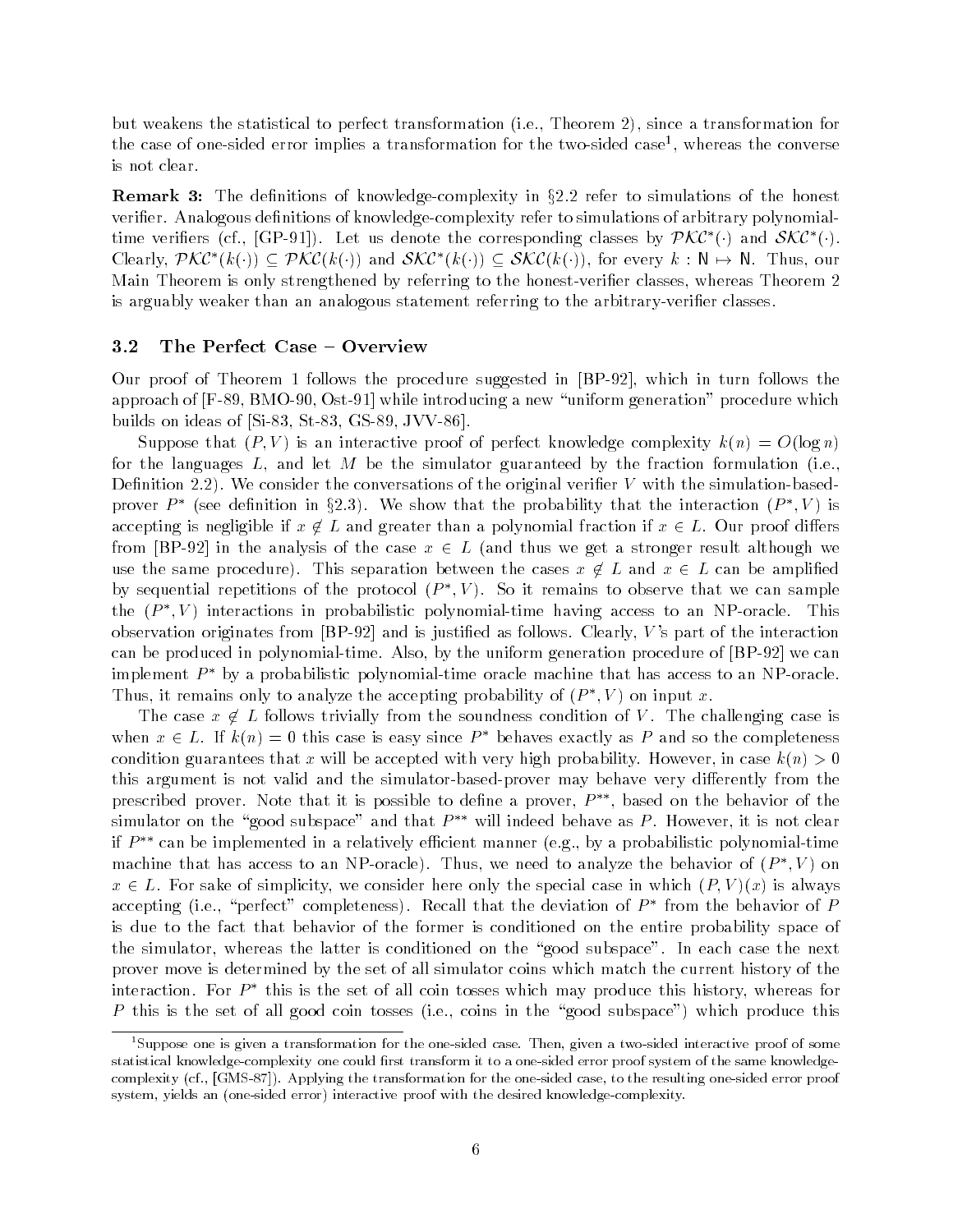mistory. We first observe that the key parameter for the analysis of  $P$  is the ratio between the size of the residual probability space of the simulator and the size of the residual space of good coins Actually, we consider the reciprocal of the above ratio. We observe that the *expected value* of the latter ratio may only increase as a function of the history length, where the expectation is taken over all possible histories of fixed length as produced by a  $(P_-,V)$  interaction. Finally, we observe that the expected value of the ratio for a full interaction is a lower bound on the probability that  $\bm{\varGamma}$  - makes  $\bm{V}$  accept the input, whereas for the empty interaction the ratio equals  $\bm{\varSigma}$  - .

### 3.3 The Transformation - Overview

Our proof of Theorem 2 refers to the oracle formulation of knowledge-complexity (see Definition we are given a simulator with given a simulator which produces output that is statistical ly close to the real prover-verifier interaction. We will change both the interactive proof and its simulation so that they produce exactly the same distribution space. We will take advantage of the fact that the prover in the interactive proof and the oracle that "assists" the simulator are both infinitely powerful. Thus, the modification to the prover's program and the augmentation to the oracle need not be efficiently computable. We stress that the modification to the simulator itself will be efficiently computable. Also, we maintain the original verifier (of the interactive proof), and thus the resulting interactive proof is still sound. Furthermore, the resulting interaction will be statistically close to the original one (on any  $x \in L$ ) and therefore the completeness property of the original interactive proof is maintained (although the error probability here may increase by a negligible amount).

The key question is how can we modify the two relevant distributions so that they become identical rather than statistically close. The easy case is when some conversation is more likely in the simulation (than in the original prover-verifier interaction). This case is handled by providing the oracle with a candidate conversation and having the oracle decide probabilistically whether we should output this conversation or not. Thus, we can use one additional oracle query in order to lower the probability of conversations produced by the original simulator. However, the challenging case is when some conversation is less probable in the simulation  $(\text{than in the original interaction}).$ Using the oracle to produce such conversations is too costly, in terms of query complexity, unless we consider a single average average as in ABV we need a di-Our approach is to modify the original prover so that it truncates conversations at a point they become less probable in the simulation. This truncation is also probabilistic. A new simulator, with the help of an augmented oracle, will have to detect the truncation point and produce truncated conversations with the same probability as they are produced in interaction with the new prover In order to specify the truncation point we need to get a t-ary value from the oracle, where t is the total number of bits interactions in the interaction  $\Gamma$  is interactions giving rise to the to the interaction of the interaction of the interactions of the interaction of the interactions of the interactions of the inte additive logarithmic factor in the result of the theorem 

## The Perfect Case

In this section we prove that the Main Theorem holds for the special case of *perfect* knowledgecomplexity. Namely,

**Theorem 1**  $\mathcal{PKC}(O(\log n)) \subseteq \mathcal{BPP^{NP}}$ 

As stated above, our proof follows the procedure suggested in  $[BP-92]$ . Suppose that  $(P, V)$  is an interactive proof of perfect knowledge-complexity  $k(n) = O(\log n)$  for the languages L, and let M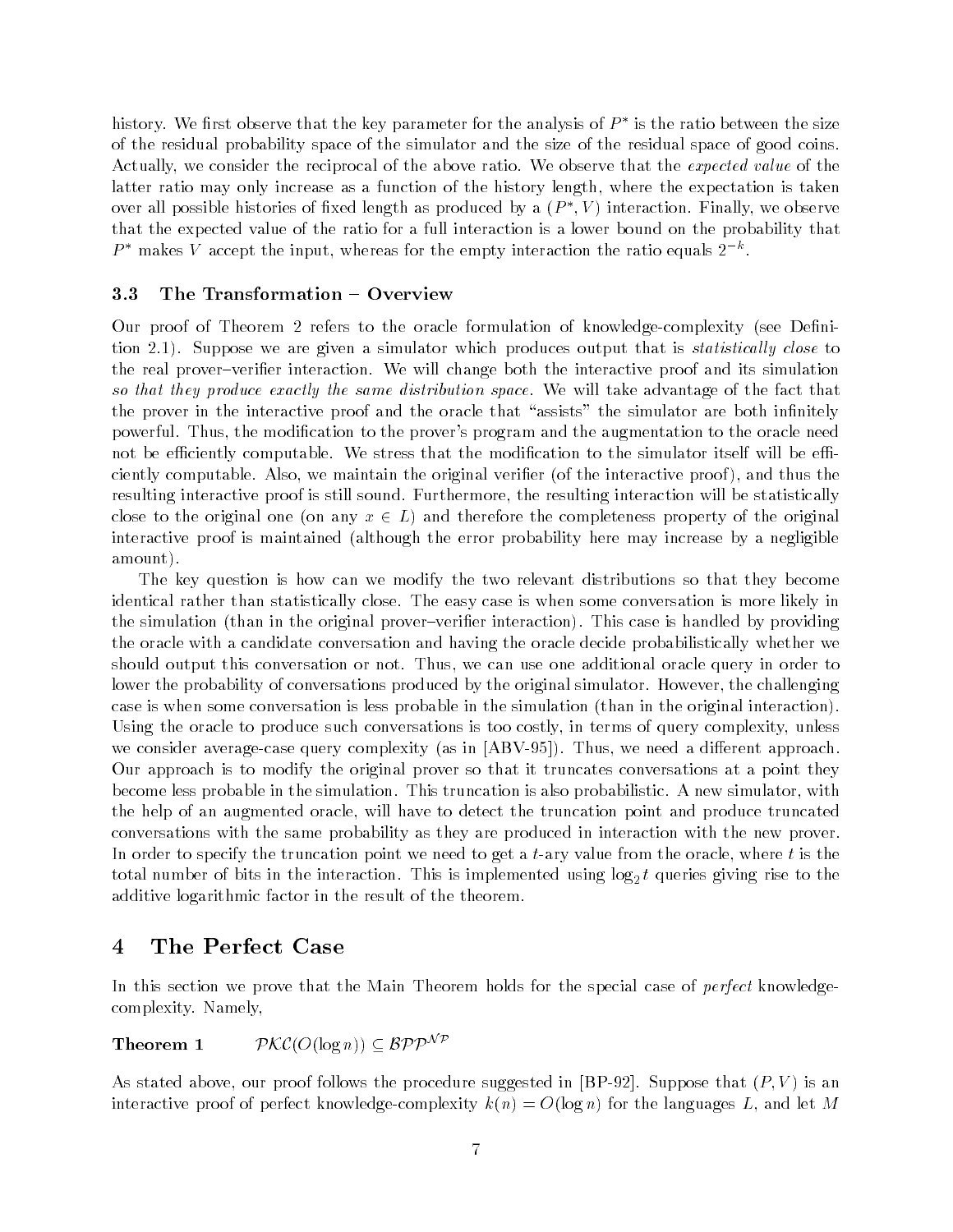be the simulator guaranteed by Dennition 2.2. Let us denote by  $P$  -the simulation-based-prover (for  $M$ ); see §2.3. Then,

**Lemma 4.1** [BP-92]:  $P^*$  can be implemented by a probabilistic polynomial-time oracle machine that has access to an  $NP$ -oracle.

**Lemma 4.2** (Analysis of the behavior of  $P$  ):

- 1. If  $x \in L$  then the probability that  $(P \setminus V)$  outputs an accepting conversation is at least  $\frac{1}{2} \cdot 2^{-\kappa(\frac{m}{2})}$ . -
- z. If  $x \notin L$  then the probability that  $\{Y \setminus V\}$  outputs an accepting conversation is negligible  $\{n \mid x\}$ .

Remark: In [BP-92], a weaker lemma is proven. Specifically, they show that the probability that  $(P^+, V)$  outputs an accepting conversation on  $x \in L$  is related to  $Z^{-\alpha_1(\omega)}$  , where  $t(\cdot)$  is the number of rounds in the protocol. We stress that our lemma does not refer to the number of rounds which may be polynomial in |x|, whereas the weaker form of [BP-92] is meaningful only for logarithmic number of rounds (i.e.,  $t(n) = O(\log n)$ ).

### 4.1 Proof of Theorem 1

 $\mathcal{L}$  . The fact that V is probabilities and using Lemma  $\mathcal{L}$  is probabilities and using Lemma is probabilities and using Lemma is probable and using Lemma is probable and using Lemma is probable and using Lemma is we obtain a probabilistic polynomial-time oracle machine,  $A$ , that when given access to an NPoracle satisfies, for some polynomial  $p$ ,

1. If  $x \in L$  then  $\text{Prob}(A^{n+1}(x) = 1) \ge \frac{1}{p(|x|)}$ 

2. If  $x \notin L$  then  $\text{Prob}(A^{N+1}(x) = 1) \leq \frac{1}{2p(|x|)}$ 

Using standard amplification, we conclude that  $L \in BPP^{**}$ .

### 4.2 Proof of Lemma 4.2

The second part of the lemma follows from the soundness property of  $V$ ; namely, the probability that V accepts  $x \notin L$  is negligible no matter what the prover does. We thus concentrate on the first part. We fix an arbitrary  $x \in L$  for the rest of the proof and allow ourselves not to mention it in the sequel discussion and notation. Let  $k = k(|x|)$  and q be the number of coin tosses made by M. We denote by  $\Omega \equiv \{0,1\}^q$  the set of all possible coin tosses, and by S the "good subspace" of  $M$  (i.e.,  $S$  has density  $Z$  – in  $\Omega$  and for  $\omega$  chosen uniformly in  $S$  the simulator outputs exactly the distribution of the interaction  $(P, V)$ .

#### 4.2.1 Motivation

Consider the conversations that are output by the simulator on coins  $\omega \in S$ . The probability to get such a conversation when the simulator is run on  $\omega$  uniformly selected in  $\imath$  , is at least  $\imath$  -  $\ldots$ We claim that the probability to get these conversations in the interaction  $(P_-, V)$  is also at least  $\mathcal{L}$  - This is not obvious, since the distribution produced by  $(P_-,V)$  may not be identical to the distribution produced by M on a uniformly selected  $\omega \in \Omega$ . Nor is it necessarily identical to the distribution produced by M on a uniformly selected  $\omega \in S$ . However, the prover's moves in  $(F_-, V_-)$ are distributed as in the case that the simulator selects  $\omega$  uniformly in  $\Omega$ , whereas the verifier's moves (in  $(F_-, V_+)$  are distributed as in the case that the simulator selects  $\omega$  uniformly in S. Thus, it should not be too surprising that the above claim can be proven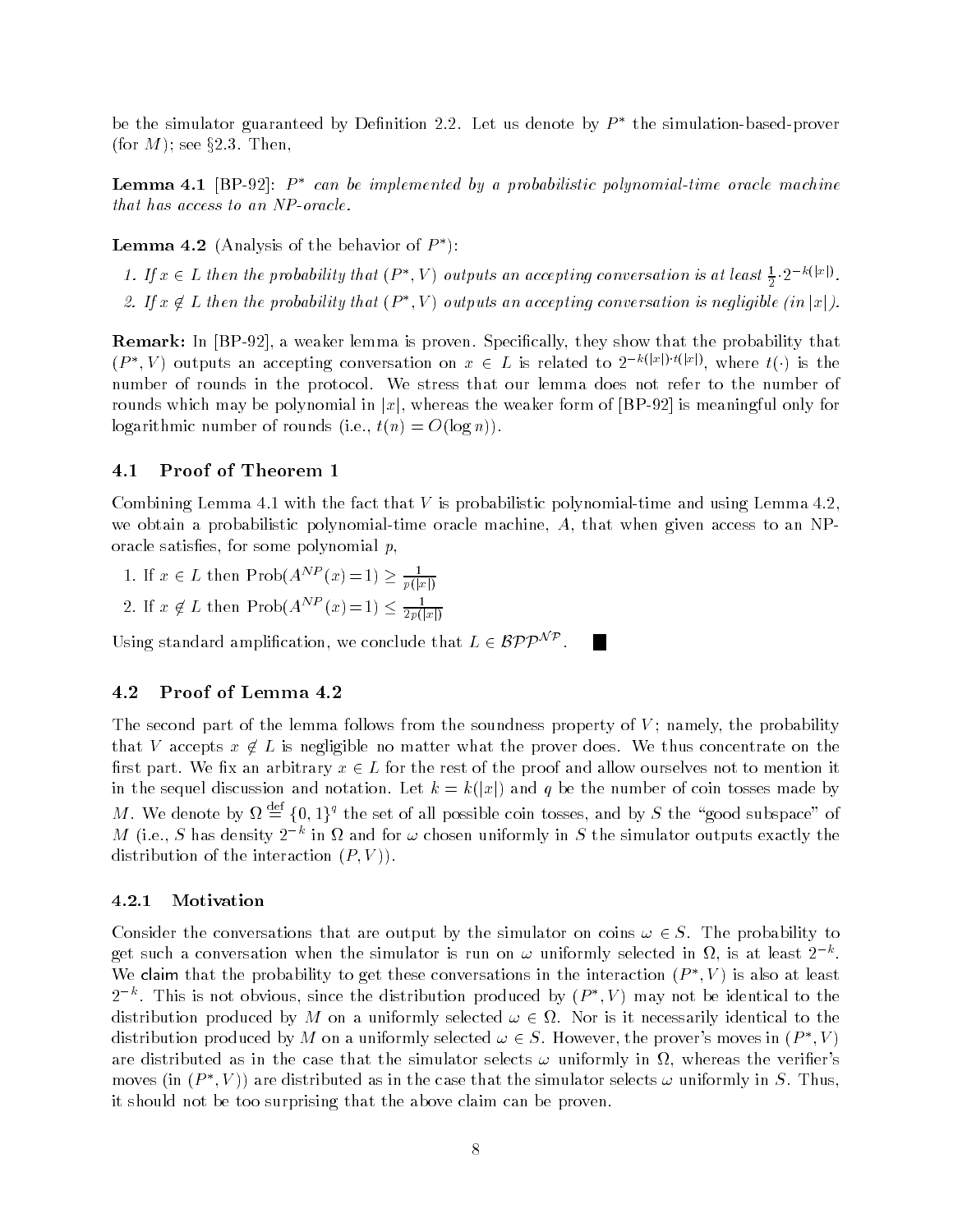However, we need more than the above claim. It is not enough that the  $(F^-, V)$  conversations have an origin in  $S$ , they must be *accepting* as well. (Note that this is not obvious since M simulates an interactive proof that may have two-sided error.) Again, the density of the accepting conversations in the "good subspace" of  $M$  is high, yet we need to show that this is the case also for the  $(P_-, V_+)$  interaction. Actually, we will show that the probability than an  $(P_-, V_+)$  conversation is accepting and "nas an origin" in  $S$  is at least  $\frac{1}{5} \cdot 2$  ".

-

### Preliminaries

Let us begin the formal argument with some notations. For each possible history of the interaction, h, we define subsets of the random tapes of the simulator (i.e., subsets of  $\Omega$ ) as follows.  $\Omega_h$  is the set of  $\omega \in \Omega$  which cause the simulator to output a conversation with prefix h.  $S_h$  is the subset of  $\omega$ 's in  $\Omega_h$  which are also in S.  $A_h$  is the set of  $\omega$ 's in  $S_h$  which are also accepting. Thus, letting  $M_t(\omega)$  denote the t-message long prefix output by the simulator M on coins  $\omega$ , we get

$$
\Omega_h \stackrel{\text{def}}{=} {\{\omega : M_{|h|}(\omega) = h\}}
$$
  
\n
$$
S_h \stackrel{\text{def}}{=} \Omega_h \cap S
$$
  
\n
$$
A_h \stackrel{\text{def}}{=} {\{\omega \in S_h : M(\omega) \text{ is accepting}\}}
$$

Let  $\epsilon$  be a random variable representing the  $(P_-,V)$  interaction, and  $\chi$  be an indicator so that conversation conversation conversation conversation conversation conversation conversation conversation conversation conversation conversation conversation conversation conversation conversation conversation conversation Prob( $\chi(U) = 1$ )  $\geq \frac{1}{2} \cdot 2^{-n}$ . Note that

$$
\begin{array}{rcl} \text{Prob}(\chi(C) = 1) & = & \sum_{\overline{c}} \text{Prob}(C = \overline{c}) \cdot \chi(\overline{c}) \\ & \geq & \sum_{\overline{c}} \text{Prob}(C = \overline{c}) \cdot \frac{|A_{\overline{c}}|}{|\Omega_{\overline{c}}|} \end{array}
$$

The above expression is exactly the expectation value of  $\frac{1-\omega}{|\Omega_c|}$ . Thus, we need to show that:

$$
\operatorname{Exp}_{\bar{c}}\left(\frac{|A_{\bar{c}}|}{|\Omega_{\bar{c}}|}\right) > \frac{1}{2} \cdot 2^{-k} \tag{1}
$$

where the expectation is over the possible conversations c as produced by the interaction  $(P_-, V)$ . Once Equation (T) is proven we are doned E included integral the exception of the exponent (T) and it suffices to prove that

$$
\operatorname{Exp}_{\bar{c}}\left(\frac{|A_{\bar{c}}|}{|\Omega_{\bar{c}}|}\cdot\frac{|A_{\bar{c}}|}{|S_{\bar{c}}|}\right) \ge \frac{|A_{\lambda}|}{|\Omega_{\lambda}|}\cdot\frac{|A_{\lambda}|}{|S_{\lambda}|}\tag{2}
$$

since using  $\frac{|A_{\lambda}|}{|S_{\lambda}|} > \sqrt{\frac{1}{2}}$  and  $\frac{|S_{\lambda}|}{|\Omega_{\lambda}|} \geq 2^{-k}$ , we get

$$
\begin{array}{rcl}\n\operatorname{Exp}_{\bar{c}}\left(\frac{|A_{\bar{c}}|}{|\Omega_{\bar{c}}|}\right) & \geq & \frac{|A_{\lambda}|}{|\Omega_{\lambda}|} \cdot \frac{|A_{\lambda}|}{|S_{\lambda}|} \\
& = & \left(\frac{|A_{\lambda}|}{|S_{\lambda}|}\right)^2 \cdot \frac{|S_{\lambda}|}{|\Omega_{\lambda}|} \\
& \geq & \frac{1}{2} \cdot 2^{-k}\n\end{array}
$$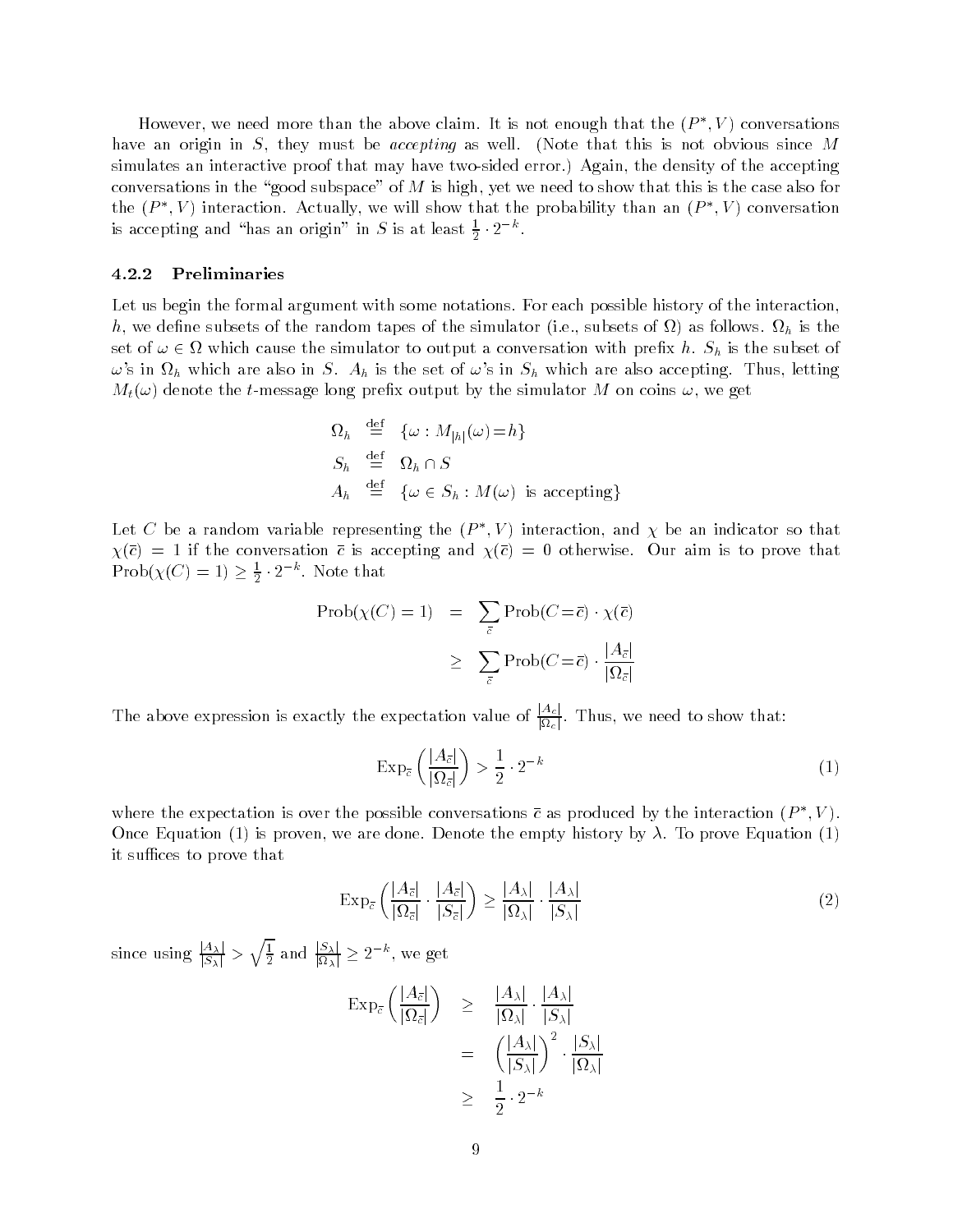The proof of Equation  $(2)$  is by induction on the number of rounds. Namely, for each round i, we show that the expected value of  $\frac{1-\mu_1}{|\Omega_h|}\cdot \frac{1-\mu_1}{|S_h|}$  over all possible histories h of  $i$  rounds (i.e., length  $i$ ) is greater or equal to the expected value of this expression over all histories  $n$  of  $i-1$  rounds. In order to show the induction step we consider two cases

- 1. The current step is by the prover (i.e.,  $F$  ); and
- 2. the current step is by the verifier (i.e.,  $V$ ).

In both cases we show, for any history  $h$ ,

$$
\operatorname{Exp}_m\left(\frac{|A_{hom}|}{|\Omega_{hom}|}\cdot\frac{|A_{hom}|}{|S_{hom}|}\right) \ge \frac{|A_h|}{|\Omega_h|}\cdot\frac{|A_h|}{|S_h|} \tag{3}
$$

where the expectation is over the possible current moves  $m$ , given history h, as produced by the interaction  $(\Gamma_-, V_+)$ .

#### 4.2.3 A Technical Claim

The following technical claim is used for deriving the inequalities in both cases 

 $\blacksquare$  . Then the positive realistic  $\blacksquare$  is the positive realistic Theory

$$
\sum_{i=1}^{n} \frac{x_i^2}{y_i} \ge \frac{\left(\sum_{i=1}^{n} x_i\right)^2}{\sum_{i=1}^{n} y_i}
$$

**Proof:** The Cauchy-Schwartz Inequality asserts:

$$
\left(\sum_{i=1}^n a_i^2\right) \cdot \left(\sum_{i=1}^n b_i^2\right) \ \ge \ \left(\sum_{i=1}^n a_i \cdot b_i\right)^2
$$

Setting  $a_i \equiv \sqrt{y_i}$  (we can do this since  $y_i$  is positive) and  $b_i \equiv \frac{x_i}{a_i}$ , and rearranging the terms, we get the desired inequality.  $\square$ 

#### 4.2.4 Prover Step - denoted  $\alpha$

Using the fact that  $P$  is a simulation-based-prover for  $M$ , we observe that given history  $n$ , the prover  $P^*$  sends  $\alpha$  as its next message with probability exactly  $\frac{1- n \alpha \alpha}{|\Omega_h|}$ . Thus,

$$
\operatorname{Exp}_{\alpha} \left( \frac{|A_{ho\alpha}|}{|\Omega_{ho\alpha}|} \cdot \frac{|A_{ho\alpha}|}{|S_{ho\alpha}|} \right) = \sum_{\alpha} \frac{|\Omega_{ho\alpha}|}{|\Omega_h|} \cdot \frac{|A_{ho\alpha}|}{|\Omega_{ho\alpha}|} \cdot \frac{|A_{ho\alpha}|}{|S_{ho\alpha}|}
$$

$$
= \frac{1}{|\Omega_h|} \cdot \sum_{\alpha} \frac{|A_{ho\alpha}|^2}{|S_{ho\alpha}|}
$$

$$
\geq \frac{|A_h|}{|\Omega_h|} \cdot \frac{|A_h|}{|S_h|}
$$

The inequality is justified by using Claim 4.3 and noting that  $\sum_\alpha |A_{h\circ\alpha}| = |A_h|$  and  $\sum_\alpha |S_{h\circ\alpha}| =$  $|S_h|$ .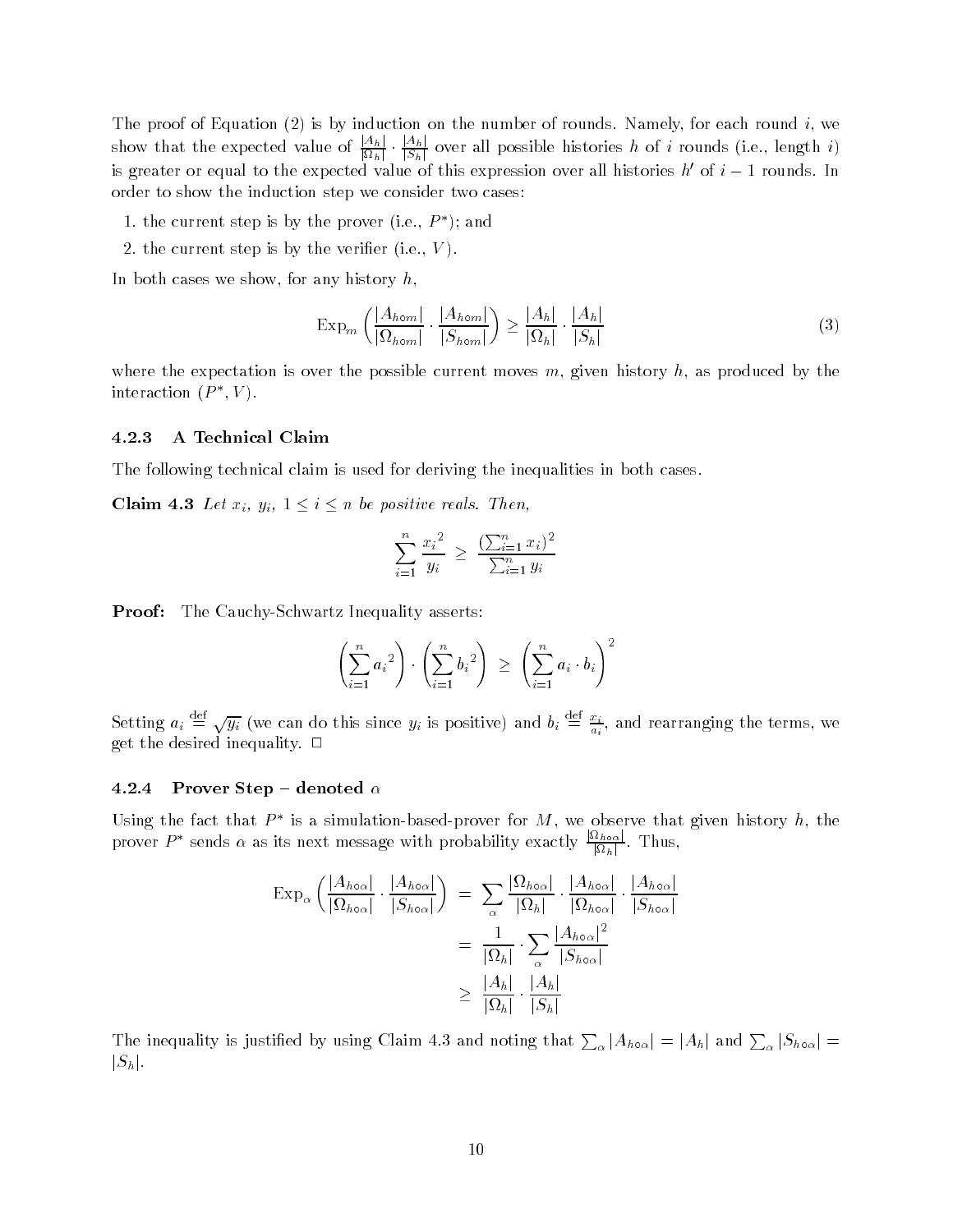#### 4.2.5 Verifier Step – denoted  $\beta$

Using the perfectness of the simulation, when restricted to the good subspace  $S$ , we observe that given history  $h,$  the verifier  $V$  sends  $\beta$  as its next message with probability exactly  $\frac{1 - h \circ \beta_1}{|S_h|}$ . Thus,

$$
\operatorname{Exp}_{\beta}\left(\frac{|A_{h\circ\beta}|}{|\Omega_{h\circ\beta}|}\cdot\frac{|A_{h\circ\beta}|}{|S_{h\circ\beta}|}\right) = \sum_{\beta} \frac{|S_{h\circ\beta}|}{|S_h|} \cdot \frac{|A_{h\circ\beta}|}{|\Omega_{h\circ\beta}|} \cdot \frac{|A_{h\circ\beta}|}{|S_{h\circ\beta}|}
$$

$$
= \frac{1}{|S_h|} \cdot \sum_{\beta} \frac{|A_{h\circ\beta}|^2}{|\Omega_{h\circ\beta}|}
$$

$$
\geq \frac{|A_h|}{|\Omega_h|} \cdot \frac{|A_h|}{|S_h|}
$$

The inequality is justified by using Claim 4.3 and noting that  $\sum_\beta |A_{h\circ\beta}| = |A_h|$  and  $\sum_\beta |\Omega_{h\circ\beta}| =$  $|\Omega_h|$ .

Having proven Equation (3) for both cases, Equation (2) follows and so does the lemma.  $\Box$ 

## The Transformation

In this section we show how to transform *statistical* knowledge-complexity into *perfect* knowledgecomplexity, incurring only a logarithmic additive term.

 $\mathcal{F}$  is a non-polytime computation of  $\mathcal{F}$ 

$$
\mathcal{SKC}\left(k(\cdot)\right) \subseteq \mathcal{PKC}\left(k(\cdot) + O(\log(\cdot))\right)
$$

We stress again that these knowledge-complexity classes refer to the honest verifier and that we don't know whether such a result holds for the analogous knowledge-complexity classes referring to arbitrary (polynomial-time) verifiers.

The rest of this section is devoted to proving the above theorem All the numbered claims appearing below are quite evident from the corresponding definitions and so the reader may skip their proofs (which are provided for sake of completeness). This holds also with respect to Claim 5.3.

### 5.1 Preliminaries

Let  $L \in \mathcal{SKC}(k(\cdot))$ , and  $(P, V)$  be the guaranteed interactive proof. Without loss of generality, we may assume that all messages are in length at length of and the oracle formulation of here we use complexity see Denition  $\mathcal{L}$  and Denition  $\mathcal{L}$  and the simulator  $\mathcal{L}$  and the simulator  $\mathcal{L}$ produces output with probability at least  $\frac{1}{2}$ . Yet, employing Proposition 3.8 of [GP-91], we get that there exists an oracle machine M that after asking kn log log n queries always produces an output so that the output is statistically close to the interaction of  $(P, V)$ . Let A denote the associated oracle and let  $M' \equiv M^A$ . When we talk in the sequel of modifying  $M'$ , what we actually mean is modifications to the code of  $M$  and augmentations of the oracle  $A$ . All the modifications in the code correspond to operations that can be performed in probabilistic polynomial-time.

Let  $P'$  be the simulation-based prover induced by  $M'$ . Similarly, let  $V'$  be the simulator-based verifier induced by  $M'$ . A simulator-based verifier is defined analogously to the simulator-based prover. It is a fictitious entity which does not necessarily coincide with V. Thus,  $M'(x)$  and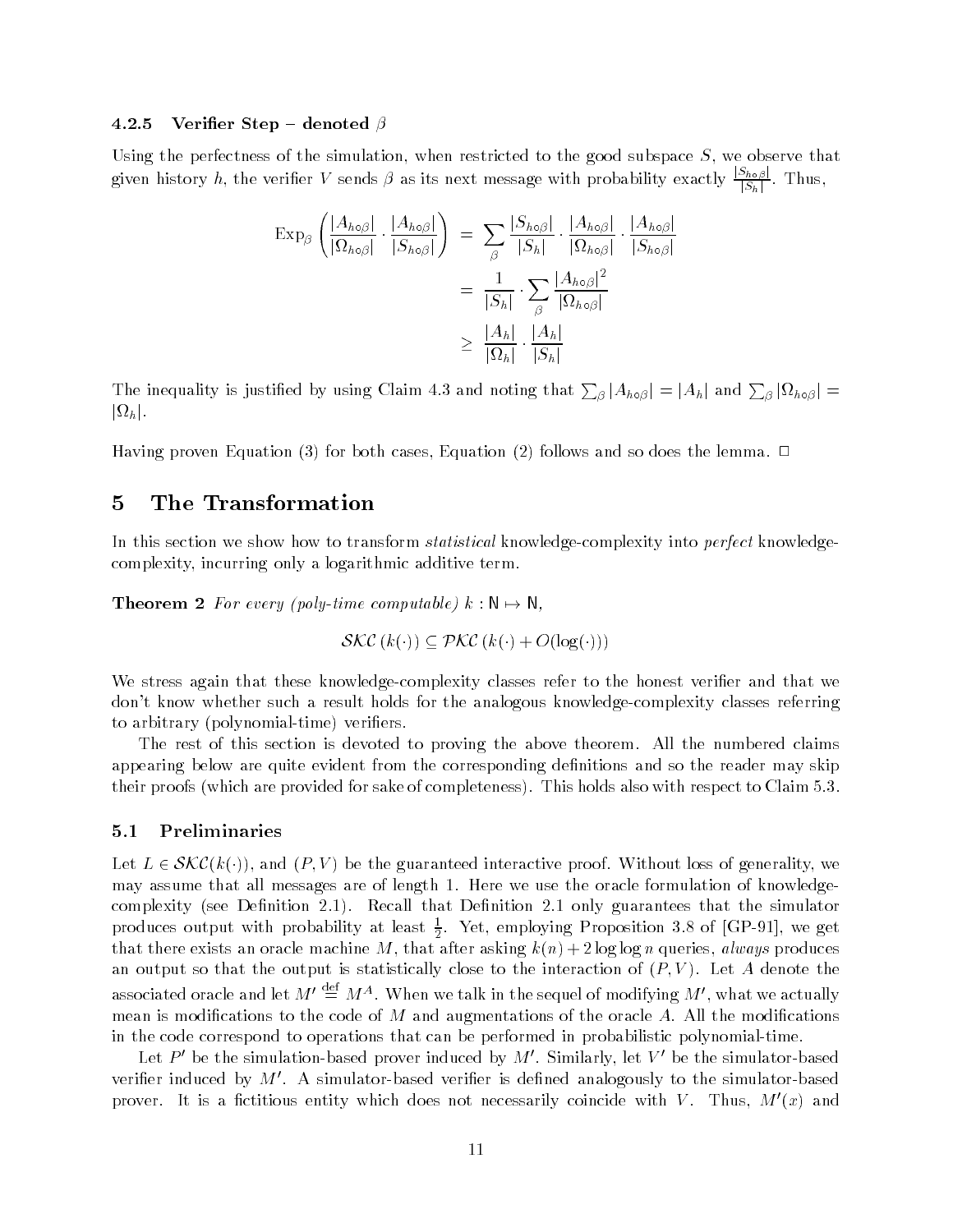$(P', V')(x)$  are identically distributed. In the rest of the presentation, we fix a generic input  $x \in L$ and omit it from the notation 

i be a random variable representing the imessage in the imessage in the imessage in the important the importan interaction between A and B (the common input x is implicit in the notation). We denote by  $A(h)$ the random variable representing the message sent by  $A$  after interaction-history  $h$ . Thus, if the  $i<sup>th</sup>$  message is sent by A, we can write  $|A, B|_{i-1} \circ A(|A, B|_{i-1}) = |A, B|_i$ . By  $X \stackrel{\sim}{=} Y$  we denote the fact that the random variables  $X$  and  $Y$  are statistically close.

Using these notations we may write for every  $h \in \{0,1\}^*$  and  $\theta \in \{0,1\}^*$ .

$$
Prob(P'(h) = \sigma) = Prob([M']_{i+1} = h \circ \sigma | [M']_i = h)
$$

and similarly

$$
Prob(V'(h) = \sigma) = Prob([M']_{i+1} = h \circ \sigma | [M']_i = h).
$$

**Claim 5.1** (Analysis of the behavior of  $(P', V)$ ): The distribution induced by  $(P', V)$  is statistically close to the distributions induced by both  $M' = (P', V')$  and  $(P, V)$ .

**Proof:** By definition, the distributions produced by  $M' = (P', V')$  and  $(P, V)$  are statistically close. Thus, we have

$$
[P,V]_i \stackrel{\mathbf{s}}{=} [P',V']_i, \quad \text{for every } i \tag{4}
$$

We prove that  $[P',V]$  is statistically close to  $[P',V']$  by induction on the length of the interaction. We stress that since the induction hypothesis is used only once in our proof of the induction step, the statistical distance grows linearly with the number of induction steps. Assuming that  $|P',V|_i \stackrel{d}{=} |P',V'|_i$ , we wish to prove it for  $i+1$ . We distinguish two cases. In case the  $i+1$ <sup>st</sup> move is by the prover, we get

$$
[P', V]_{i+1} = [P', V]_i \circ P'([P', V]_i)
$$
  
\n
$$
\stackrel{\simeq}{=} [P', V']_i \circ P'([P', V']_i)
$$
  
\n
$$
= [P', V']_{i+1}
$$

where  $\stackrel{\text{d}}{=}$  follows by the induction hypothesis. (Actually, we use the fact that the statistical distance can only decrease when the same probabilistic process is applied to two random variables specifically, the process here is  $R(x) \equiv x \circ P'(x)$ .) In case the  $i+1$ <sup>st</sup> move is by the verifier, we get

$$
[P', V]_{i+1} = [P', V]_i \circ V([P', V]_i)
$$
  
\n
$$
\stackrel{\le}{=} [P', V']_i \circ V([P', V']_i)
$$
  
\n
$$
\stackrel{\le}{=} [P, V]_i \circ V([P, V]_i)
$$
  
\n
$$
= [P, V]_{i+1}
$$
  
\n
$$
\stackrel{\le}{=} [P', V']_{i+1}
$$

where the first  $\stackrel{s}{=}$  is justified by the induction hypothesis and the two others by Eq. (4).  $\Box$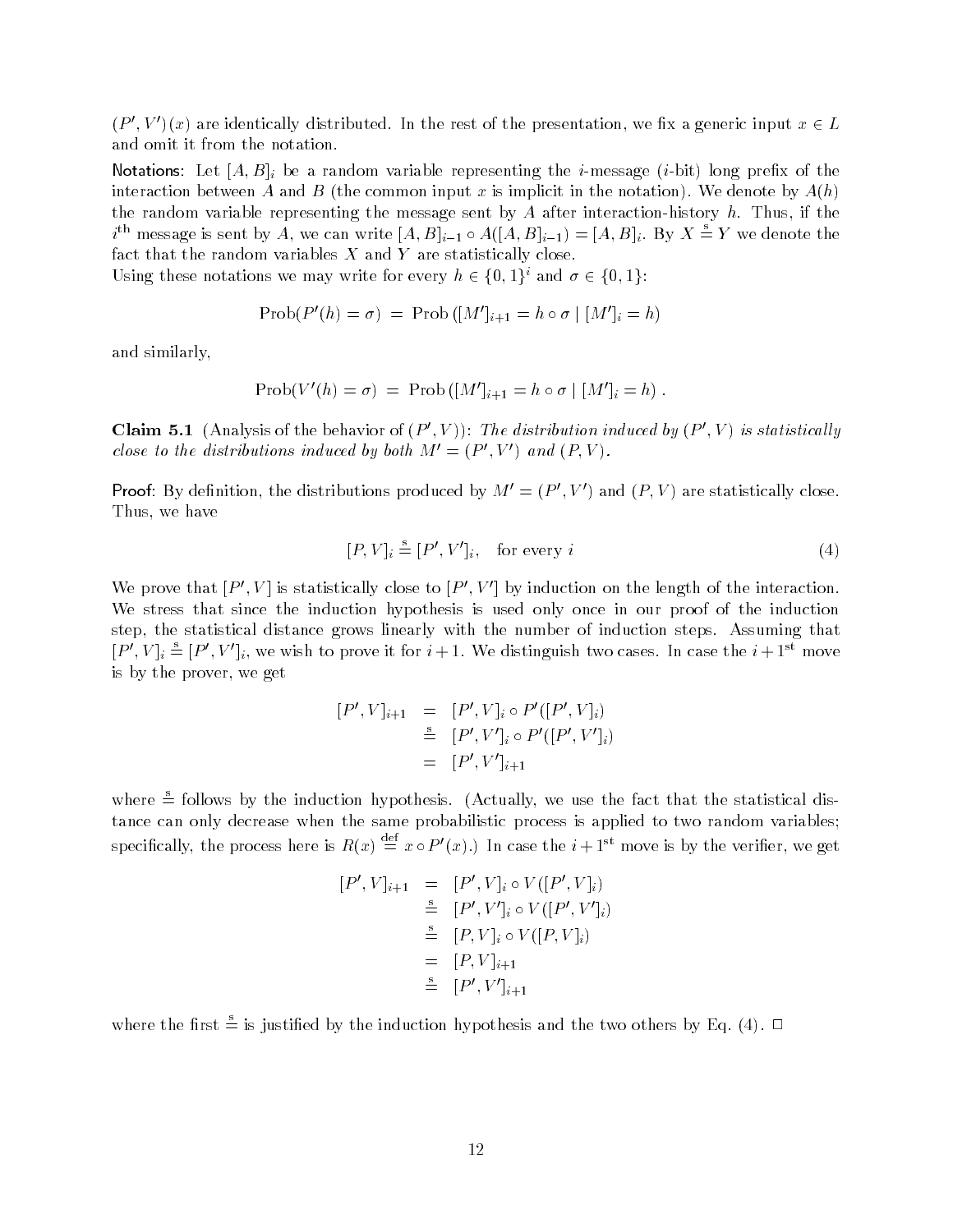### Motivating Discussion

Note that the statistical difference between the interaction  $(F, V)$  and the simulation  $M = (F, V)$ is due solely to the di-erence between the proper verier i e V and the verier induced by the simulator (i.e.,  $V$  ). This difference is due to  $V$  -putting too much probability weight on certain moves and thus also too little weight on their sibling messages recall that a message in the interaction consists of a single bit). In what follows we deal with two cases.

The first case is when this difference between the behavior of  $V$  -(induced by  $M$  ) and the behavior of the verifier  $V$  is "more than tiny". This case receives most of our attention. We are  $\mathbf{u}$  that to move weight from a verificial from a verificial from a verificial from a verificial from a verificial from a verificial from a verificial from a verificial from a verificial from a verificial from a verif  $\mathcal{W}$  is since the site site site site since  $\mathcal{W}$  is simulations in the simulation in the simulation of  $\mathcal{W}$ Specifically, when the new simulator  $M''$  invokes  $M'$  and comes up with a conversation that has  $n \circ \rho$  as a prenx, the simulator  $M$  -twith the help of the oracle) will output a conversation with the prefix  $n \circ (\beta \oplus 1)$  instead of outputting the original conversation. The simulator  $M$  will do this with probability that exactly compensates for the difference between  $V$  and  $V$ . This leaves one problem. How does the new simulator  $M''$  come up with a conversation that has a prefix h  The cost of letting the oracle supply the rest of the conversation after the known  $\mathbf{h}$  is too high a brutal solution in which we truncate all conversation in which we truncate all conversations  $\mathbf{h}$ that have  $n \circ (p \oplus 1)$  as a prenx. The truncation takes place both in the interaction  $(P_-, V)$ , where  $\bm{\varGamma}$  -stops the conversation after  $\rho \oplus 1$  (with a special strop message) and in the simulation where the oracle recognizes cases in which the simulator  $M''$  should output a truncated conversation. These changes make  $M$  – and  $V$  behave exactly the same on messages for which the difference between  $V$ and V is more than tiny. Naturally, V immediately rejects when  $P''$  stops the interaction abruptly. so we have to make sure that this change does not foil the ability of  $P''$  to convince V on an input  $x \in L$ . It turns out that these truncations happen with negligible probability since such truncation is needed only when the difference between  $V$  and  $V$  is more than tiny. Thus,  $P$  -convinces  $V$  on  $x \in L$  almost with the same probability as  $P'$  does.

The second possible case is that the difference between the behavior of  $V$  and  $V$  is tiny. In this case looking at a full conversation c we get that the tiny di-erences sum up to a small di-erence between the probability of c in the distributions of  $M$  -and of  $(P_-,V_+)$ . We correct these differences by lowering the probabilities of all conversations in the new simulator. The probability of each conversation is lowered so that its relative weight (relatively to all other conversations) is equal to its relative weight in the interaction  $(P'', V)$ . Technically, this is done by  $M''$  not producing an output in certain cases that  $M'$  did produce an output.

Technical Remark: The oracle can be used to allow the simulator to toss bias coins even when the simulator does not "know" the bias. Suppose that the simulator needs to toss a coin so that it comes-up nead with probability  $\frac{1}{2^m}$ , where  $N < 2^{m}$  and both  $N$  and  $m$  are integers. The simulator supplies the oracle with a uniformly chosen  $r\in\{0,1\}^-$  and the oracle answers head if  $r$  is among the first IV strings in  $\{0,1\}^{\cdots}$  and  $\tt tail$  otherwise. A similar procedure is applicable for implementing a lottery with more than two a-priori known values. Using this procedure, we can get extremely good approximations of probability spaces at a cost related to an a-priori known upper bound on the size of the support (i.e., the oracle answer is logarithmic in the size of the support).

### weak good critical and co-critical co-critical co-critical co-critical co-critical co-critical co-critical conversations of  $\mathcal{C}$

Definition: Let  $\epsilon \equiv \frac{1}{4t}$ , where t is the number of rounds in the interaction  $(P, V)$ . (This setting guarantees that  $(1 - \epsilon)^{\epsilon} \geq \frac{3}{4}$ .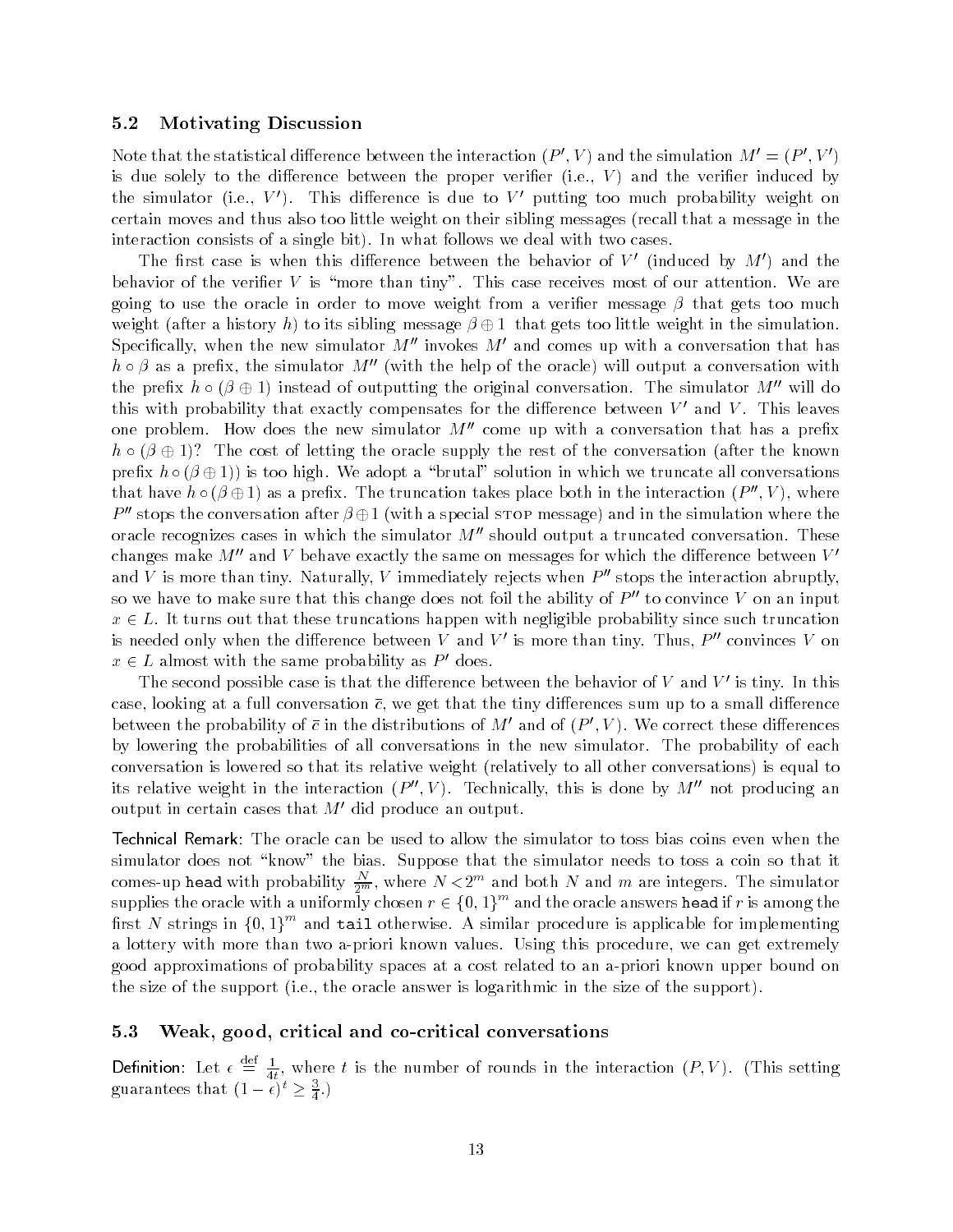Let it has been particle to the interaction and interaction and  $\mu$  interaction and verified the verified the verified the verified the verified the verified the verified the verified the verified the verified the verifie say that is weak with respect to have to have to have to have to have to have to have to have to have to have

$$
Prob(V'(h) = \beta) < (1 - \epsilon) \cdot Prob(V(h) = \beta)
$$

- a converse to a converse of the content of the content the period of a content of  $\mathbb{R}^n$ is  $\imath$ -good. (ivote that a conversation can be  $\imath$ -weak only if the  $\imath$  move is a verifier move.)
- A conversation  $\bar{c} = (c_1, ..., c_t)$  is *i-critical* if it is *i*-weak but *j*-good for every  $j < i$ . A conversation c is *i-co-critical* if the conversation obtained from c, by complementing (only) the  $i^{++}$ bit, is *i*-critical. (Note that a conversation can be *i*-critical only for a single *i*, yet it may be *i*-co-critical for many  $i$ 's.)
- A conversation is weak if it is *i*-weak for some *i*, otherwise it is good.

We first show that weak conversations occur with negligible probability; namely,

**CRIIII** 5.4 TEXTIV OF WEAK CONVERSATIONS P (P TV) DUPLIFY WEAK CONVERSATIONS WITH HEQUIQUOTE probability

**Proof:** Recall that  $[P', V] \triangleq [P', V']$  and that the same holds also for prefixes of the conversations. Namely, for any  $1 \leq i \leq t$ ,  $|P',V|_i = |P',V'|_i$ . Let us define a prefix  $h \in \{0,1\}^{\epsilon}$  of a conversation to be bad if either 

$$
\text{Prob}([P', V']_i = h) < \left(1 - \frac{\epsilon}{2}\right) \cdot \text{Prob}([P', V]_i = h)
$$

or

$$
Prob([P', V']_i = h) > \left(1 + \frac{\epsilon}{2}\right) \cdot Prob([P', V]_i = h)
$$

The claim follows by combining two elementary facts 

Fact 5.2.1: The probability that  $(P', V)$  outputs a conversation with a bad prefix is negligible. proof: For any  $i \leq t$ , define  $B_i$  to be the set of bad prefixes of length i. By the statistical closeness of  $|I|$  ,  $V|$  and  $|I|$  ,  $V|$   $|_i$ , we get that

$$
\Delta \stackrel{\text{def}}{=} \sum_{h \in B_i} |\text{Prob}([P', V]_i = h) - \text{Prob}([P', V']_i = h)| \le \gamma
$$

for some negligible fraction  $\gamma$ . On the other hand,

$$
\Delta = \sum_{h \in B_i} \mathrm{Prob}([P', V]_i = h) \cdot \left| 1 - \frac{\mathrm{Prob}([P', V']_i = h)}{\mathrm{Prob}([P', V]_i = h)} \right| \geq \mathrm{Prob}([P', V]_i \in B_i) \cdot \left| \pm \frac{\epsilon}{2} \right|
$$

Thus,  $\text{Prob}([P',V]_i \in B_i) \leq \frac{\tau_I}{\epsilon}$  and the fact follows.  $\Diamond$ 

Fact 5.2.2: If a conversation  $\bar{c} = (c_1, ..., c_t)$  is weak then it contains a bad prefix.

proof: Suppose that  $\beta \equiv c_{i+1}$  is weak with respect  $h \equiv (c_1,...,c_i)$ . If h is a bad prefix then we are done. Otherwise it holds that

$$
\text{Prob}([P', V']_i = h) < \left(1 + \frac{\epsilon}{2}\right) \cdot \text{Prob}([P', V]_i = h)
$$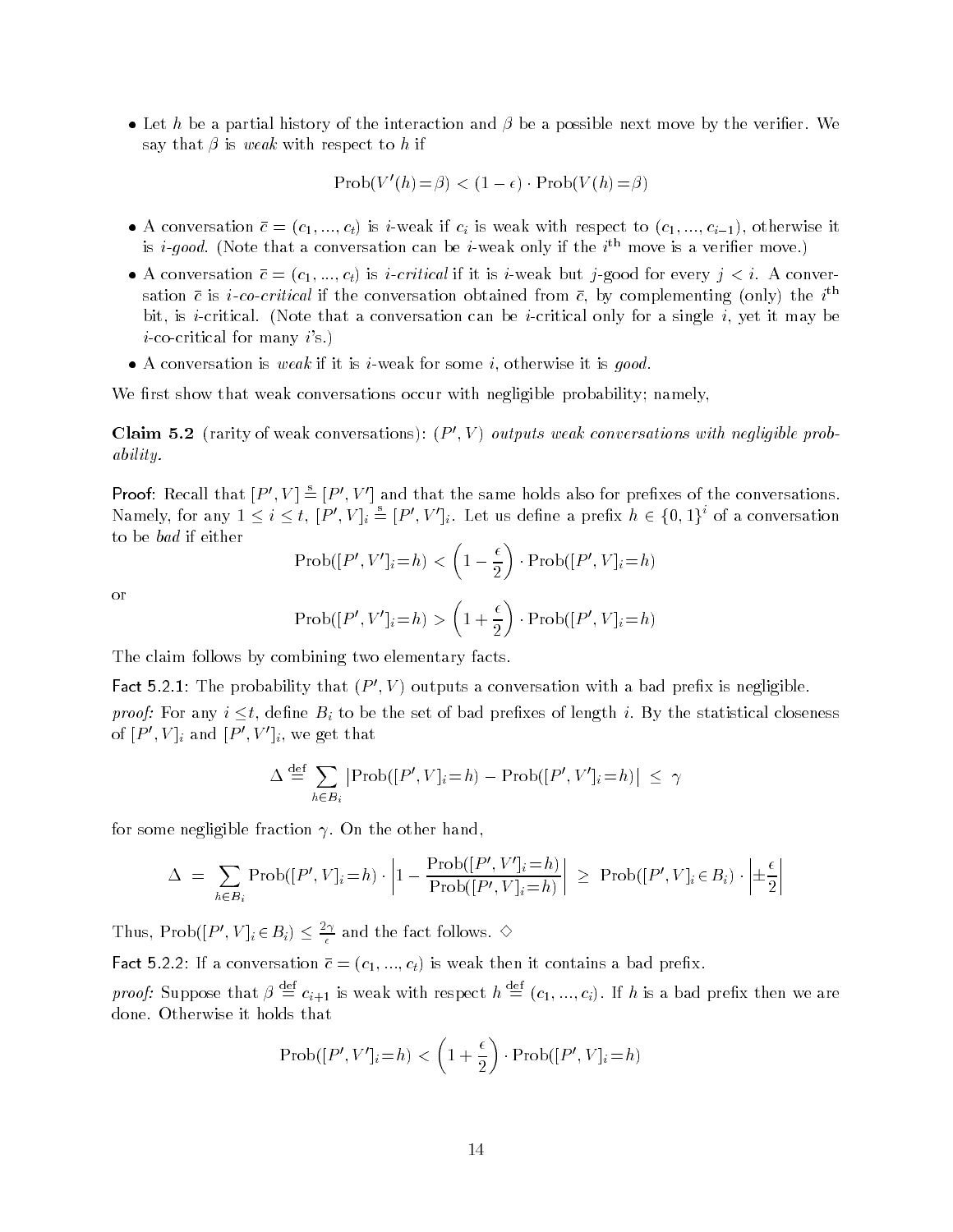Using the fact that  $\mu$  is well-come that  $\mu$  are the get

$$
\begin{aligned} \text{Prob}([P', V']_{i+1} = h \circ \beta) & < \left(1 + \frac{\epsilon}{2}\right) \cdot (1 - \epsilon) \cdot \text{Prob}([P', V]_{i+1} = h \circ \beta) \\ &< \left(1 - \frac{\epsilon}{2}\right) \cdot \text{Prob}([P', V]_{i+1} = h \circ \beta) \end{aligned}
$$

which is a bad present that the individual  $\mu$  is a bad present of the second state  $\mu$  is a bad present of the second state  $\mu$ 

Companies The Companies of School of School and School of School and School of School and School of School of S

### Dealing with weak conversations

We start by modifying the prover  $P'$ , resulting in a modified prover, denoted  $P''$ , that stops once it gets a verifier message which is weak with respect to the current history; otherwise,  $P''$  behaves as  $P'$ . Namely,

Definition (modified prover  $\vdash F$  ): For any  $h \in \{0,1\}$  and  $\beta \in \{0,1\}$ ,

$$
P''(h \circ \beta) = \begin{cases} & \text{if } \beta \text{ is weak with respect to } h. \\ P'(h \circ \beta) & \text{Otherwise} \end{cases}
$$

We assume that the verifier  $V$  stops and rejects immediately upon receiving an illegal message from the prover (and in particular upon receiving this stop message).

Next, we modify the simulator,  $M'$ , so that it outputs either good conversations or truncated conversations which are originally *i*-critical. Jumping ahead, we stress that such truncated  $i$ critical conversations will be generated from both *i*-critical and *i*-co-critical conversations. The modified simulator, denoted  $M''$ , proceeds as follows. (We stress that  $P''$  is not necessarily the simulator-based prover of  $M''$ .)

**Definition (modified simulator** - M''): First, M'' invokes M' and obtains a conversation  $\bar{c} = (c_1, ..., c_t)$ . Next, it queries the augmented oracle on  $\bar{c}$ . The oracle answers probabilistically and its answers are of the form  $(i, \sigma)$ , where  $i \in \{1, ..., t\}$  and  $\sigma \in \{0, 1\}$ . Finally,  $M$  –halts outputting  $(c_1, ..., c_{i-1}, c_i \oplus$  $\sigma$ ).

In case  $\sigma =$  1 the output of  $M$  is not a prefix of the output it has obtained from  $M$  . Furthermore, i may be smaller than t, in which case  $M''$  outputs a truncated conversation which, as we see below, is always *i*-critical; otherwise,  $M''$  outputs a non-truncated conversation. Observe that the oracle message contains  $1 + \log_2 t$  bits, where  $t$  is the length of the interaction between  $P$ and  $V$ . It remains to specify the oracle's answer distribution. We first remark that the oracle only returns pairs  $(i, \sigma)$  for which one of the following three conditions holds

c is good in the contract of the contract of the contract of the contract of the contract of the contract of th

(If  $\bar{c}$  is good and is not j-co-critical for any j then the oracle always answers this way.)

- 2.  $\bar{c}$  is *i*-critical and  $\sigma = 0$ ;
- $\cdots$  is in the circuit of  $\cdots$  in  $\cdots$  is in the circuit of  $\cdots$  is in the circuit of  $\cdots$

Next, we consider two special cases. In the first case, the conversation generated by M' is i-critical. for some *i*, but is not j-co-critical for any  $j < i$ . In this case the oracle always answers  $(i, 0)$  and consequently the simulator always outputs the  $i$ -bit long prefix. However, this prefix is still being output with too low probability. This will be corrected by the second case hereby described. In this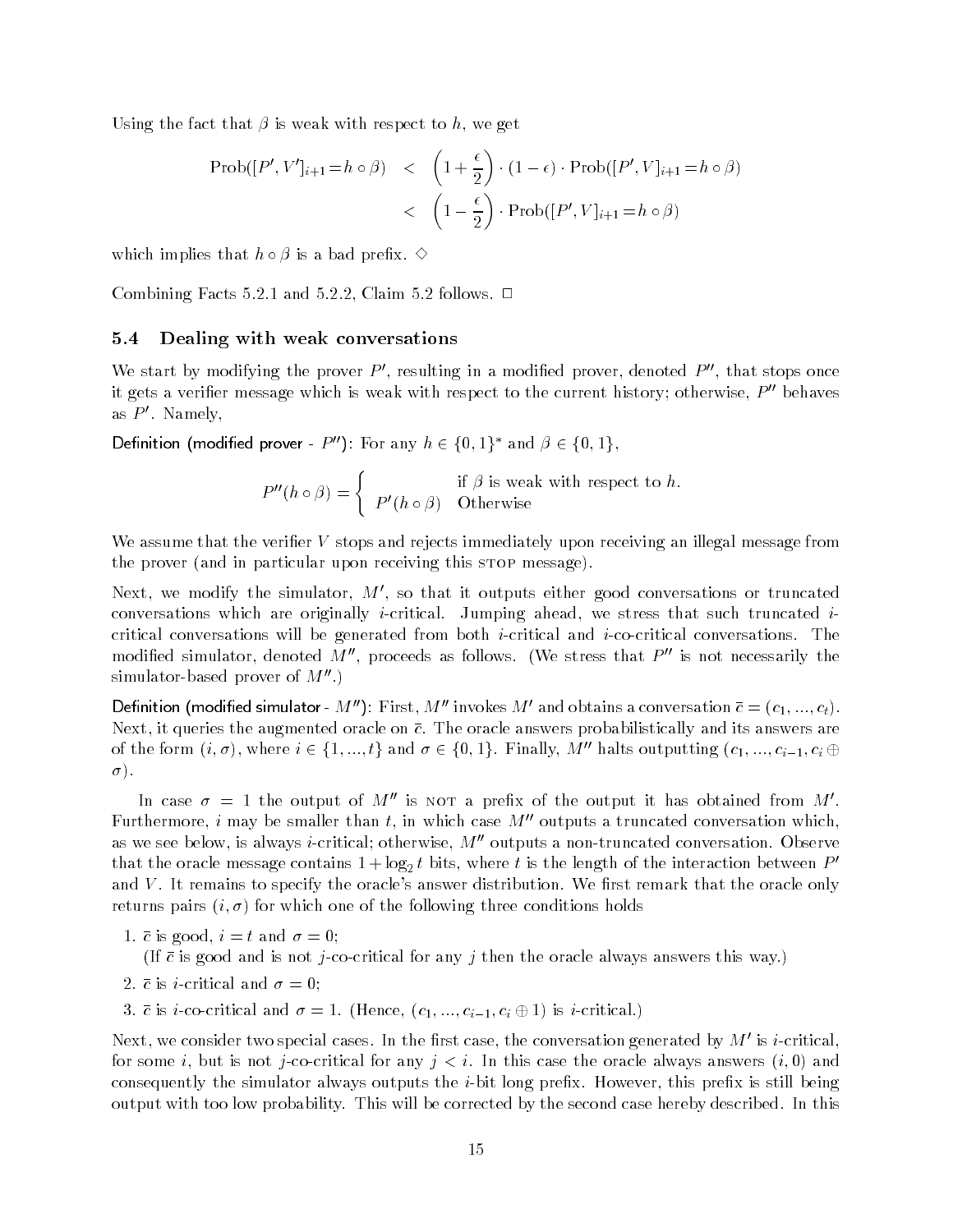case, the conversation  $\bar{c}$  generated by M' is good and *i*-co-critical for a single *i*. This means that the  $i$ -bit long prefix is given too much probability weight whereas the prefix obtained by complementing the  $i^{\infty}$  bit gets too little weight. To correct this, the oracle outputs  $(i,1)$  with probability  $q$  and  $(i,0)$ otherwise, where q will be specified. What happens is that  $M''$  will output the "*i*-complemented prefix" with higher probability than with which it has appeared in  $M'$ . The value of q is determined as follows. Denote  $p \equiv \text{Prob}(V(c_1,...,c_{i-1}) = c_i \oplus 1)$  and  $p' \equiv \text{Prob}(V'(c_1,...,c_{i-1}) = c_i \oplus 1)$ . Then, setting q so that  $p' + (1 - p') \cdot q = p$  (i.e.,  $q = \frac{p - p}{1 - q}$ )  $1-p'$  allows the simulator to output the pressure  $\mathcal{N}$  . The right probability is a conversation of the conversation generated by a conversation generated by a conversation of the conversation  $\mathcal{N}$ M' may be *i*-co-critical for many *i*'s as well as *j*-critical for some (*single*) *j*. In case it is *j*-critical, it can be *i*-co-critical only for  $i < j$ .

Definition (the augmented oracle answers): Let us consider the sequence of indices,  $(i_1, ..., i_l)$ , for which the generated conversation  $\bar{c}$  is critical or co-critical (i.e., the conversation is  $i_k$ -co-critical for all  $k < l$  and is either i<sub>l</sub>-critical or i<sub>l</sub>-co-critical). We consider two cases. In both cases the  $q_k$ 's are set as in the above example; namely,  $q_k = \frac{p_k - p_k}{1 - p'_k}$ , where  $p_k \stackrel{\text{def}}{=} \text{Prob}(V(c_1, ..., c_{i_k-1}) = c_{i_k} \oplus 1)$ and  $p'_k \equiv \mathrm{Prob}(V'(c_1, ..., c_{i_k-1}) = c_{i_k} \oplus 1)$ .

- $\Omega$  and an anti-conversation conversation conversation conversation conversation  $\Gamma$ the distribution of the oracle answers is as follows: is as follows: it is as follows: it is as follows: it is assumed to pair in the pair is assumed to the pair in the pair is assumed to the pair in the pair is a set of returned with probability  $(\prod_{j < k} (1 - q_j)) \cdot q_k$ ; whereas the pair  $(i_l, 0)$  appears with probability  $\prod_{i < l} (1 - q_j)$ . We stress that no other pair appears in this distribution (and indeed the reader can easily verify that these probabilities sum up to replace
- 2. The generated conversation,  $\bar{c} = (c_1, ..., c_t)$ , is  $i_k$ -co-critical for every  $k \leq l$ . In this case, the distribution of the oracle answers is as follows with  $\mathcal{F}$  and  $\mathcal{F}$  is  $\mathcal{F}$  is  $\mathcal{F}$  and  $\mathcal{F}$  and  $\mathcal{F}$  are  $\mathcal{F}$  and  $\mathcal{F}$  and  $\mathcal{F}$ probability  $(\prod_{j < k} (1 - q_j)) \cdot q_k$ ; whereas the pair  $(t, 0)$  appears with probability  $\prod_{j < l} (1 - q_j)$ . Again, no other pair appears in this distribution.

**Claim 5.3** (Analysis of the behavior of  $P''$  and  $M''$ ):

- 1.  $[P'', V] \triangleq [P', V]$
- 2. Let  $\bar{c}$  be an arbitrary conversation of  $(P'', V)$ . Then

$$
\text{Prob}\left(M''\!=\!\bar{c}\right) \ \geq \ (1-\epsilon)^t \cdot \text{Prob}\left([P'',V]\!=\!\bar{c}\right)
$$

Recall that  $(1 - \epsilon)^{3} \geq \frac{1}{2}$  (by definition of  $\epsilon$ ).

Proof: The weak conversations are negligible in the output distribution of  $(P', V)$  (see Claim 5.2). The only difference between  $|P|$ ,  $|V|$  and  $|P|$ ,  $|V|$  originates from a different behavior of  $P$  fon weak conversations, specifically  $P''$  truncates them while  $P'$  does not. Yet, the distribution on the good conversations remains unchanged. Therefore the distribution of  $[P'',V]$  is statistically close to the distribution of  $|P|$  ,  $V$  , and we are done with Part  $(1)$ .

We start the proof of Part (2) by writing again the probability that  $(P'', V)$  outputs  $\bar{c}$  as the product of the conditional probabilities of the  $t$  steps. Namely,

$$
\prod_{i=1}^{t} \text{Prob}\left( [P'', V]_{i+1} = h_i \circ c_{i+1} \mid [P'', V]_{i} = h_i \right)
$$

where  $h_i \equiv (c_1, ..., c_i)$ . We do the same for the probability that M" outputs a conversation  $\bar{c}$ . We will show by induction that each step of any conversation is produced by  $M$  with at least  $(1 - \epsilon)$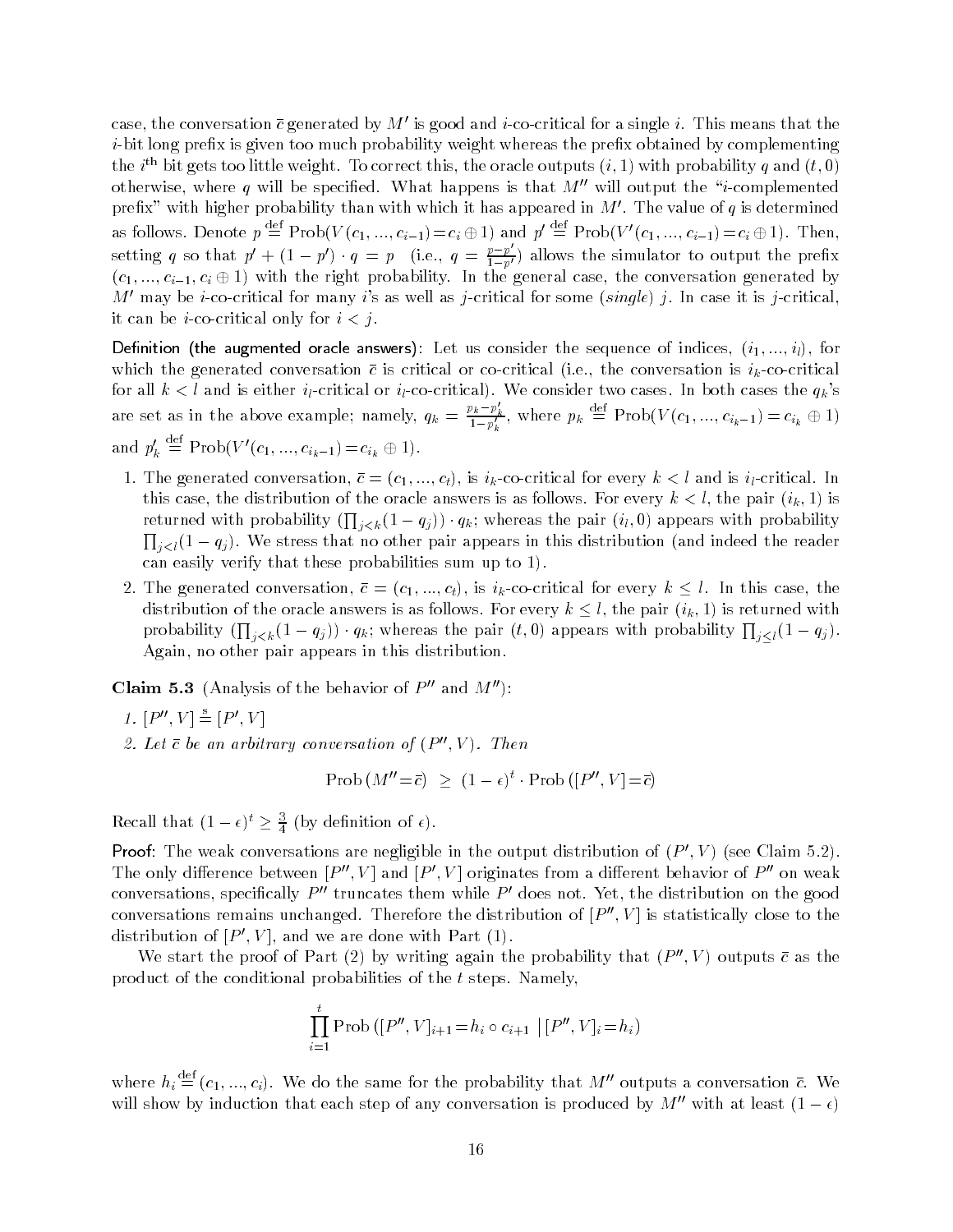times the probability of the same step in the  $(P'', V)$ -interaction. Once we have shown this, we are done. Clearly this claim holds for the null prefix. To prove the induction step, we consider the two possibilities for the party making the  $i + 1$  step.

 $i + 1$ <sup>st</sup> step is by the prover: Consider the conditional behavior of M'' given the history so far. We will show that this behavior is identical to the behavior of  $P''$  on the same partial history. A delicate point to note here is that we may talk about the behavior of  $M''$  on a prefix  $h_i$  only if this prenx appears with positive probability in the output distribution  $\| M \|_i$  . However, by the induction hypothesis any prenx that is output by  $|P|$  ,  $V|_i$  appears with positive probability in  $|M|_i$ . We partition the analysis into two cases.

 First we consider the case in which the last message of the verier is weak with respect to the mistory that precedes it. Namely,  $n = n \circ p$  and  $p$  is weak with respect to  $n$  . In this case, both in the interaction  $(P'', V)$  and in the simulation  $M''$ , the next message of the prover is set to stop with probability the contract of  $\mathcal{S}$ 

$$
Prob (M'' = h \circ | [M'']_i = h) = 1 = Prob (P''(h) = )
$$

2. The other possible case is that the last message of the verifier is not weak with respect to its preceding history. In this case, the simulator  $M''$  behaves like  $M'$  and the prover  $P''$  behaves like  $P'$ . (Note that the changes in critical and co-critical steps apply only to verifier steps.) Thus

$$
\begin{aligned} \text{Prob}\left( [M'']_{i+1} = h \circ \alpha \mid [M'']_i = h \right) &= \text{Prob}\left( [M']_{i+1} = h \circ \alpha \mid [M']_i = h \right) \\ &= \text{Prob}\left( P'(h) = \alpha \right) \\ &= \text{Prob}\left( P''(h) = \alpha \right) \end{aligned}
$$

To summarize, the conditional behavior of  $M''$  in the prover steps and the conditional behavior of  $P''$  are exactly equal.

 $i + 1$ <sup>st</sup> step is by the verifier: Again, we consider the conditional behavior of M'' given the history so far. Let us recall the modification applied to  $M'$  when deriving  $M''$ . This modification changes the conditional probability of the verifier steps in the distribution of  $M'$  in order to add weight to steps having low probability in the simulation. We note that this modification is made only in critical or co-critical steps of the verifier. Consider a history  $h_i$  which might appear in the interaction  $(P_-, V)$  and a possible response  $\rho$  of  $V$  to  $n_i$ . Again, by the induction hypothesis,  $n_i$ has a positive probability to be output by the simulation  $M''$  and therefore we may consider the conditional behavior of  $M''$  on this history  $h_i$ . There are three cases to be considered, corresponding  $\mathbf{r} = \mathbf{r} \cdot \mathbf{w}$  with respect to the is weak with respect to  $\mathbf{r}$ 

with the simplest case in the simplest case in the simple  $\mu$  and  $\mu$  with  $\mu$  is the simple  $\mu$  . This case the simple start of  $\mu$ behavior of  $M$  is identical to the behavior of  $M$  isince the oracle never sends the message  $(i+1, \sigma)$ in this case  $\mathbb{I}$  that fact that fact that  $\mathbb{I}$  is not we get that  $\mathbb{I}$ 

$$
(1 - \epsilon) \cdot \text{Prob}(V(h) = \beta) \leq \text{Prob}([M']_{i+1} = h \circ \beta \mid [M']_i = h)
$$
  
= \text{Prob}([M'']\_{i+1} = h \circ \beta \mid [M'']\_i = h)

and we are done with this simple case 

We now turn to the case in which  $\rho$  is weak (w.r.t.  $n_i$ ). In this case, given that M has produced the prenx  $n_i$ , it produces  $n_i \circ \rho$  whenever  $M$  -produces the prenx  $n_i \circ \rho$ . Furthermore,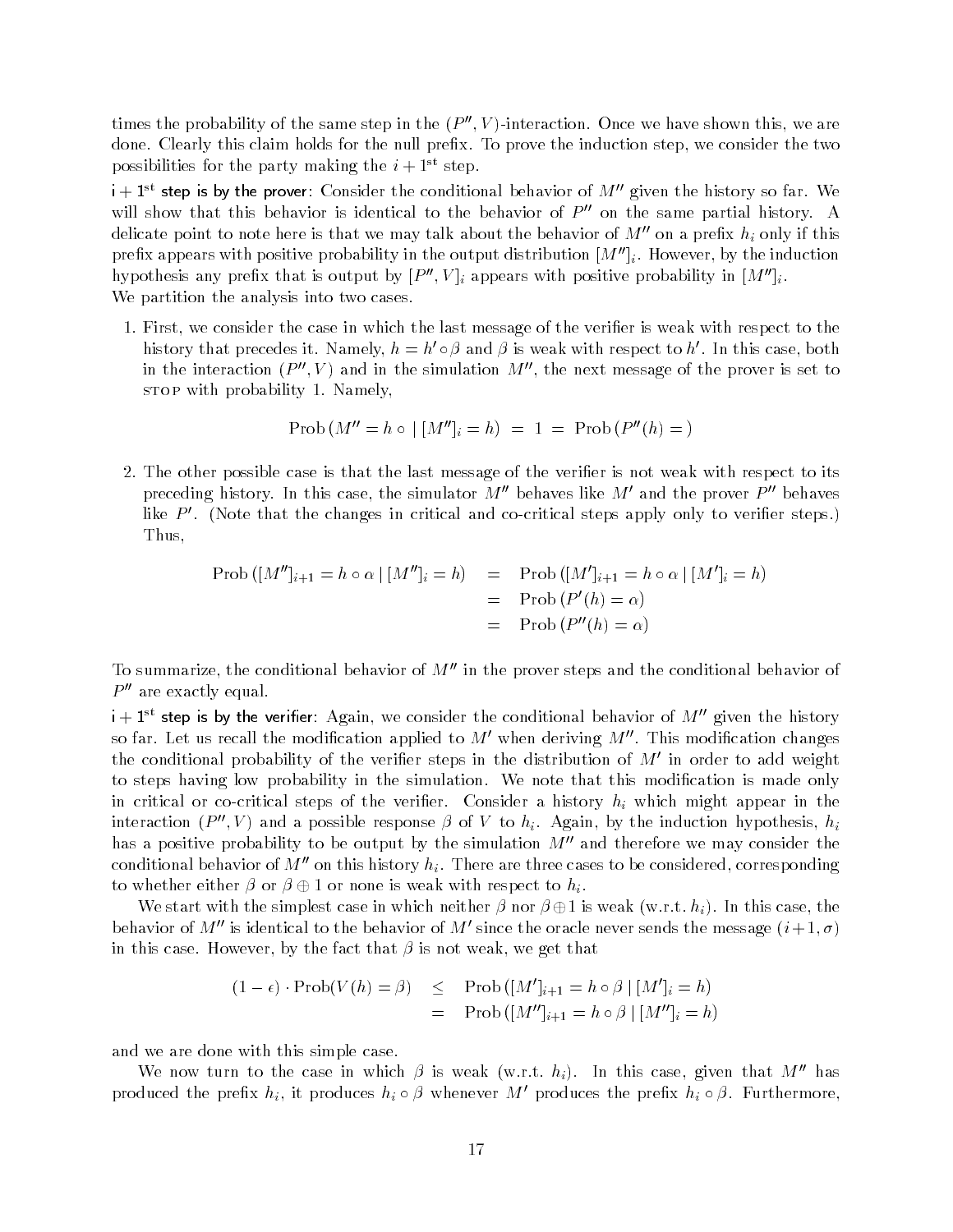with conditional probability  $q$  (as defined above),  $M$  -produces the prefix  $n_i \circ \beta$  also in case  $M$  - $\mathbf{I}$  and  $\mathbf{I}$  are produced we denote we denote we denote we denote  $\mathbf{I}$ 

$$
p \stackrel{\text{def}}{=} \text{Prob}(V(h_i) = \beta)
$$
  

$$
p' \stackrel{\text{def}}{=} \text{Prob}(V'(h_i) = \beta)
$$

Since  $V'$  is the simulation-based-verifier (for  $M'$ ), we may also write

$$
p' = \text{Prob}([M']_{i+1} = h_i \circ \beta \mid [M']_i = h_i)
$$
\n(5)

Also, recall that q was defined as  $\frac{p-p}{1-r}$ .  $1-p'$  and  $p'$  is the notations of  $\Box$ 

$$
\begin{aligned} \text{Prob}\left( [M'']_{i+1} = h_i \circ \beta \mid [M'']_i = h_i \right) &= \text{Prob}\left( [M']_{i+1} = h_i \circ \beta \mid [M']_i = h_i \right) \\ &+ \frac{p - p'}{1 - p'} \cdot \text{Prob}\left( [M']_{i+1} = h_i \circ (\beta \oplus 1) \mid [M']_i = h_i \right) \end{aligned}
$$

Using Equation  $(5)$ , we get

$$
= p' + \frac{p - p'}{1 - p'} \cdot (1 - p')
$$

$$
= p
$$

$$
= \text{Prob}(V(h) = \beta)
$$

Finally we turn to the case in which  $\rho$  with  $\alpha$  in the  $\gamma$  that  $\gamma$  is the case  $\rho$  and  $\alpha$  is continuous in c. Given that  $M$  has produced the prefix  $n_i$ , it produces  $n_i \circ \beta$  only when  $M$  -produces the prenx  $n_i \circ \rho$ , and furthermore,  $m$  -does so only with probability  $1-q$  (where  $q$  is again as defined above). We denote  $p$  and  $p$  , with respect to the critical message  $\rho \oplus 1.$  Namely,

$$
p \stackrel{\text{def}}{=} \text{Prob}(V(h_i) = \beta \oplus 1)
$$
  
\n
$$
p' \stackrel{\text{def}}{=} \text{Prob}(V'(h_i) = \beta \oplus 1)
$$
  
\n
$$
= \text{Prob}([M']_{i+1} = h_i \circ (\beta \oplus 1) | [M']_i = h_i)
$$

Thus, recalling that  $q = \frac{p-p}{1-p}$ ,  $1-p'$  , we get

Prob 
$$
([M'']_{i+1} = h_i \circ \beta \mid [M'']_i = h_i)
$$

\n
$$
= \frac{1 - p}{1 - p'} \cdot \text{Prob } ([M']_{i+1} = h_i \circ \beta \mid [M']_i = h_i)
$$
\n
$$
= \frac{1 - p}{1 - p'} \cdot (1 - p')
$$
\n
$$
= 1 - p
$$
\n
$$
= \text{Prob } (V(h_i) = \beta)
$$

This completes the proof of Claim 5.3.  $\Box$ 

### Lowering the probability of some simulator outputs

By virtue of the modification of M' into M", we have arrived at a situation in which every conversation appears in the output of  $M''$  with probability which cannot be much smaller than the probability that the conversation appears in  $[P'', V]$ . Specifically, by Part (2) of Claim 5.3 (and by  $(1 - \epsilon)^{3} \geq \frac{3}{4}$ , we have for every c .

$$
\text{Prob}\left(M''=\bar{c}\right) \ \geq \ \frac{3}{4} \cdot \text{Prob}\left([P'',V]=\bar{c}\right) \tag{6}
$$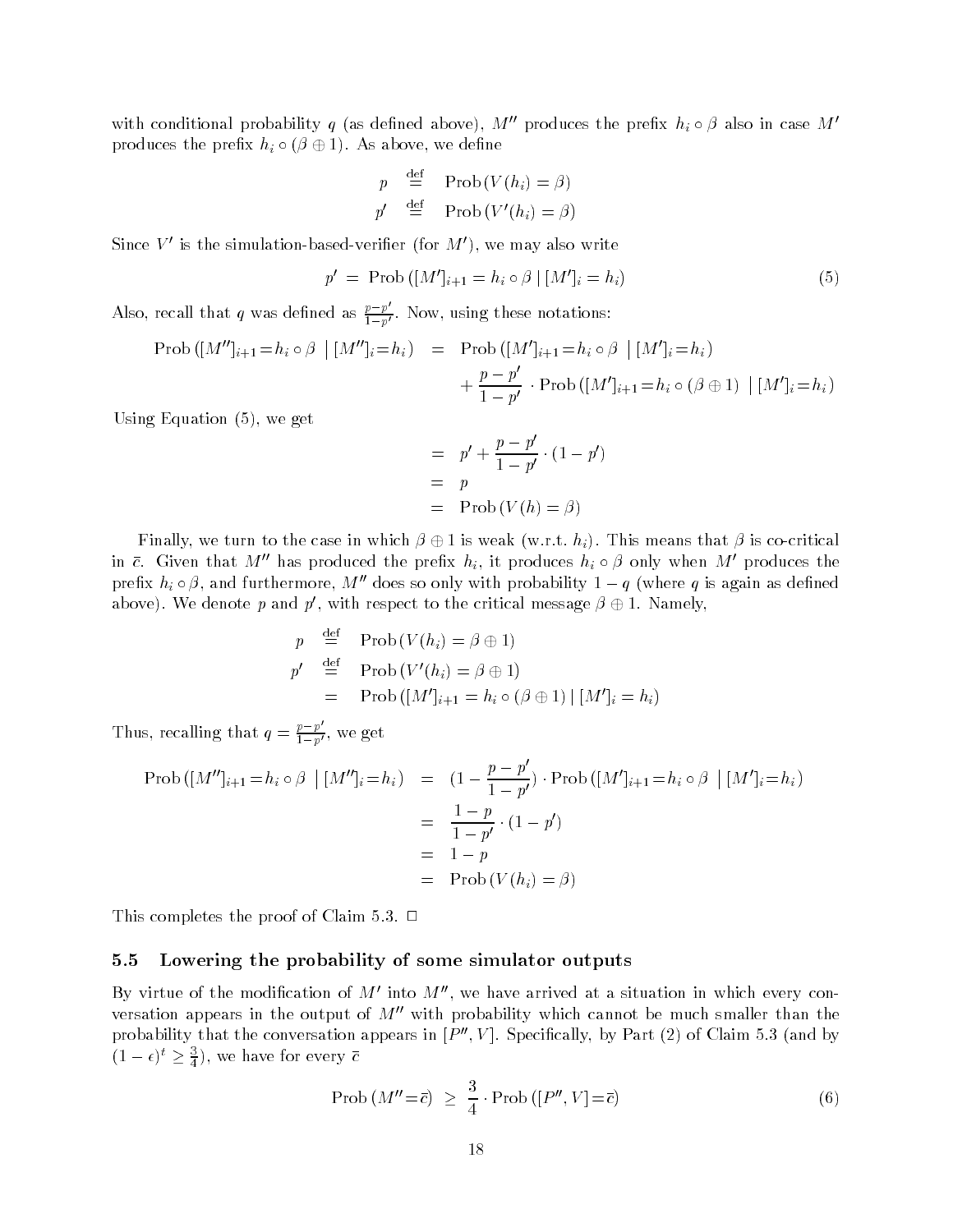Thus, all that is required is to lower the probabilities that the (modified) simulator outputs each conversation c to exactly  $\frac{2}{4} \cdot \mathrm{Prob}([F^{\prime\prime},V]=c)$ . This can be done by "sleving" the output of  $M^{\prime\prime}$ using an additional query to the furtheraugmented oracle Specically the modied simulator denoted M''', runs M'' to obtain a conversation  $\bar{c}$ . (Note that M'' always produces output.) Using a further-augmented oracle, M''' outputs  $\bar{c}$  with probability

$$
p_{\bar{c}} \stackrel{\text{def}}{=} \frac{3}{4} \cdot \frac{\text{Prob}([P'', V] = \bar{c})}{\text{Prob}([M''] = \bar{c})}
$$

and halts without output otherwise with the control pc  $\geq$  . A note to Equation of Equation Section

Claim 5.4 (Analysis of the behavior of  $M'''$ ):

- 1. M produces output with probability  $\frac{1}{2}$ ;
- 2. The output distribution of M''' (i.e., in case it has output) is identical to the distribution  $[P'', V]$ .

**Proof:** The probability that  $M'''$  produces an output is exactly

$$
\sum_{\overline{c}}\,\mathrm{Prob}\left(\left[M''\right]\right)=\overline{c}\right)\cdot p_{\overline{c}}\ =\ \frac{3}{4}
$$

As for Part (2), we note that the probability that a conversation  $\bar{c}$  is output by  $M'''$  is exactly  $\frac{2}{3}$  Prob ( $|P^*|$ ,  $V = c$ ). Since the simulator halts with an output with probability exactly  $\frac{2}{3}$ , we get that given that  $M'''$  halts with an output, it outputs  $\bar{c}$  with probability exactly Prob( $[P'' , V] = \bar{c}$ ) and we are done.  $\Box$ 

### 5.6 Final details

An important point not explicitly addressed so far is whether all the modifications applied to the simulator preserve its ability to be implemented by a probabilistic polynomial-time machine with bounded access to an oracle. Specifically, an issue ignored so far is the ability to efficiently implement the probabilistic choices required of the augmented oracle. A hint towards resolving this problem was given in the Technical Remark at the end of the Motivating Subsection  $(\S 5.2)$ . Namely, probabilities of the form  $\frac{1}{2^m}$  can be implemented by uniformly selecting a string in  $\{0,1\}$  and sending it to the oracle which responds with either  $\mathcal{H}$  allows to approximate this only allows to approximate  $\mathcal{H}$ probabilities which are not of the above form. In particular, one can obtain approximations upto exponentially small deviation error. We first comment that such approximations suffice through the entire analysis except for the construction of  $M'''$  which must satisfy Claim 5.4 (where the probabilistic behavior must be exact 

Thus,  $M'''$  must be implemented with more care. But before we do this, we modify  $P''$  so that it makes its random choices (in case it has any) by flipping a polynomial number of unbiased coins.<sup>2</sup> This modification may change a bit the behavior of  $P''$ , but the deviation can be made so small that the above assertions (specifically Claim  $5.3$ ) still hold.

We now turn to the implementation of  $M'''$ . Consider the specific "sieving probability" we need to implement when going from M'' to M'''. Namely:  $p_{\bar{c}} = \frac{3}{4} \cdot \frac{1}{c/d}$ , where  $\frac{3}{b}$  = Prob([P'', V] = c)

The implementation of  $P_-$  was not discussed explicitly. It is possible that  $P_-$  uses an infinite number of coin  $H$  . Its next message either an innite number of coin tosses is not really needed since  $\mathcal{H}$ rounding the probabilities so that a polynomial number of coins suffices, causes only exponentially small rounding errors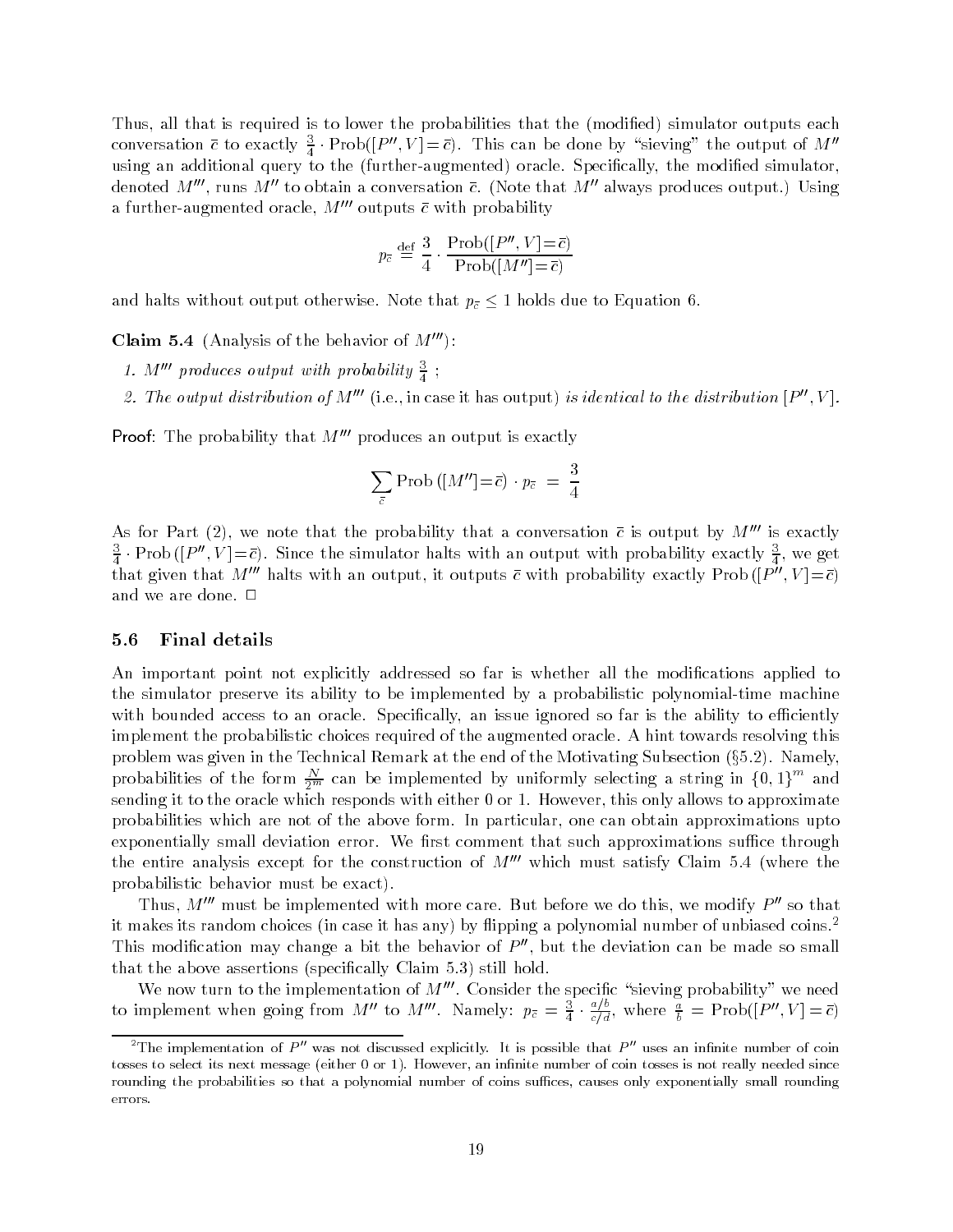and  $\frac{c}{d}$  = Prob([M''] =  $\bar{c}$ ). A key observation is that c is the number of coin tosses which lead M'' to output  $\bar{c}$ . Observing that b is the size of probability space for  $[P'', V]$  and using the above modification to P", we may rewrite  $p_{\bar{c}}$  as  $\frac{z}{4b} \cdot \frac{1}{c} = \frac{1}{c2f}$ , where e and  $f = \text{poly}(n)$  are some nonnegative integers 

We now note, that the oracle can enable the simulator to sieve conversations with probability  $\div$ , for any  $0 \le e \le c$  in the following way.  $M$  is sends to the oracle the random tape  $\omega$  that it has tossed for M'', and the oracle sieves only  $e$  out of the possible  $c$  random tapes which lead M'' to output c. The general case of  $p_{\bar{c}} = \frac{1}{c2f}$  is dealt by writing  $p_{\bar{c}} = \frac{1}{c} + \frac{1}{c2f}$ , where  $q = \lfloor e/2^x \rfloor$  and  $r = e - q z^2 < z^2$  . To implement this sieve,  $M$  - supplies the oracle with a unnormly chosen f-bit long string (in addition to  $\omega$ ). The oracle sieves out q random-tapes (of M'') as before, and uses the extra bits in order to decide on the sieve in case equals a specic di-erent randomtape Formally, the process is implemented as follows.

Definition (implementing M'" with an oracle): Let  $f = poly(n)$ . For every possible  $\bar{c}$ , let  $p_{\bar{c}} =$  $\sim$   $\sim$   $\sim$   $\sim$   $\sim$  $\frac{\partial f(z)}{\partial \Omega_c} + \frac{\partial f(z)}{\partial \Omega_c}$ , where  $\Omega_{\bar{c}}$  is the set of random-tapes which makes  $M''$  produce  $c$ , and  $0 \le r(c) < 2^J$ . Let  $G_{\bar{c}}\subseteq \Omega_{\bar{c}}$  be a subset of cardinality  $q(c)$ ,  $a_{\bar{c}}\in \Omega_{\bar{c}}\setminus G_{\bar{c}}$  and  $R_{\bar{c}}\subseteq \{0,1\}^*$  be a subset of cardinality  $r(c)$ . Then,  $M$  - uniformly selects a random-tape  $\omega$  for  $M$  - and a string  $r \in \{0,1\}^s$ . Machine - $M$  - queries the oracle on  $(\omega, r)$  and outputs  $M$   $(\omega)$  if the oracle responds with 1 (otherwise  $M$ mans with no output). The oracle determines  $c = M$  ( $\omega$ ) and responds I if either  $\omega \in \mathrm{G}_{\bar c}$  or  $(\omega = a_{\bar{c}}) \wedge (r \in R_{\bar{c}})$ ; otherwise the oracle responds 0.

We conclude the proof of Theorem 2 by observing that

- $\bullet$  ( $P'', V$ ) is an interactive proof system for L. (The completeness condition follows by Claim 5.1) and Part 1 of Claim 5.3 which together yield  $|P'', V| = |P, V|$ . Note that we may incur an additional, negligible, completeness error.)
- $(P_1, V)$  has *perfect* knowledge-complexity  $\kappa(n) + 2 \log_2 \log_2 n + 2 + \log_2 t = \kappa(n) + O(\log n)$ . The perfectness of the simulator  $M'''$  follows by Claim 5.4, whereas the query count follows from the construction the double term is due to the modification in xing to the modification in xing to the modification in xing to the modification in xing to the modification in xing to the modification in xing to the modificatio is introduced in the construction of  $M''$ , and an additional last query is due to  $M'''$ .)

This completes the proof of Theorem 2.

## Concluding Remarks

We consider our main result as a very first step towards a classification of languages according to the knowledge-complexity of their interactive proof systems. Indeed there is much to be known. Below we first mention two questions which do not seem too ambitious. The first is to try to provide evidence that NP-complete languages cannot be proven within low (say logarithmic or even constant) knowledge-complexity. A possible avenue for proving this conjecture is to show that languages having logarithmic knowledge-complexity are in co $AM$ , rather than in  $BPP^{NP}$  (recall that NP is unlikely to be in  $co\mathcal{AM}$  – see also [BHZ-87]). The second suggestion is to try to provide indications that there are languages in  $\mathcal{PSPACE}$  which do not have interactive proofs of linear (rather than logarithmic) knowledge-complexity. The reader can easily envision more moderate and more ambitious challenges in this direction 

Another interesting question is whether each level of the knowledge-complexity hierarchy contains strictly more languages than previous levels, or if some partial collapse occurs. For example, it is open whether the constant knowledge-complexity classes collapse to the zero level.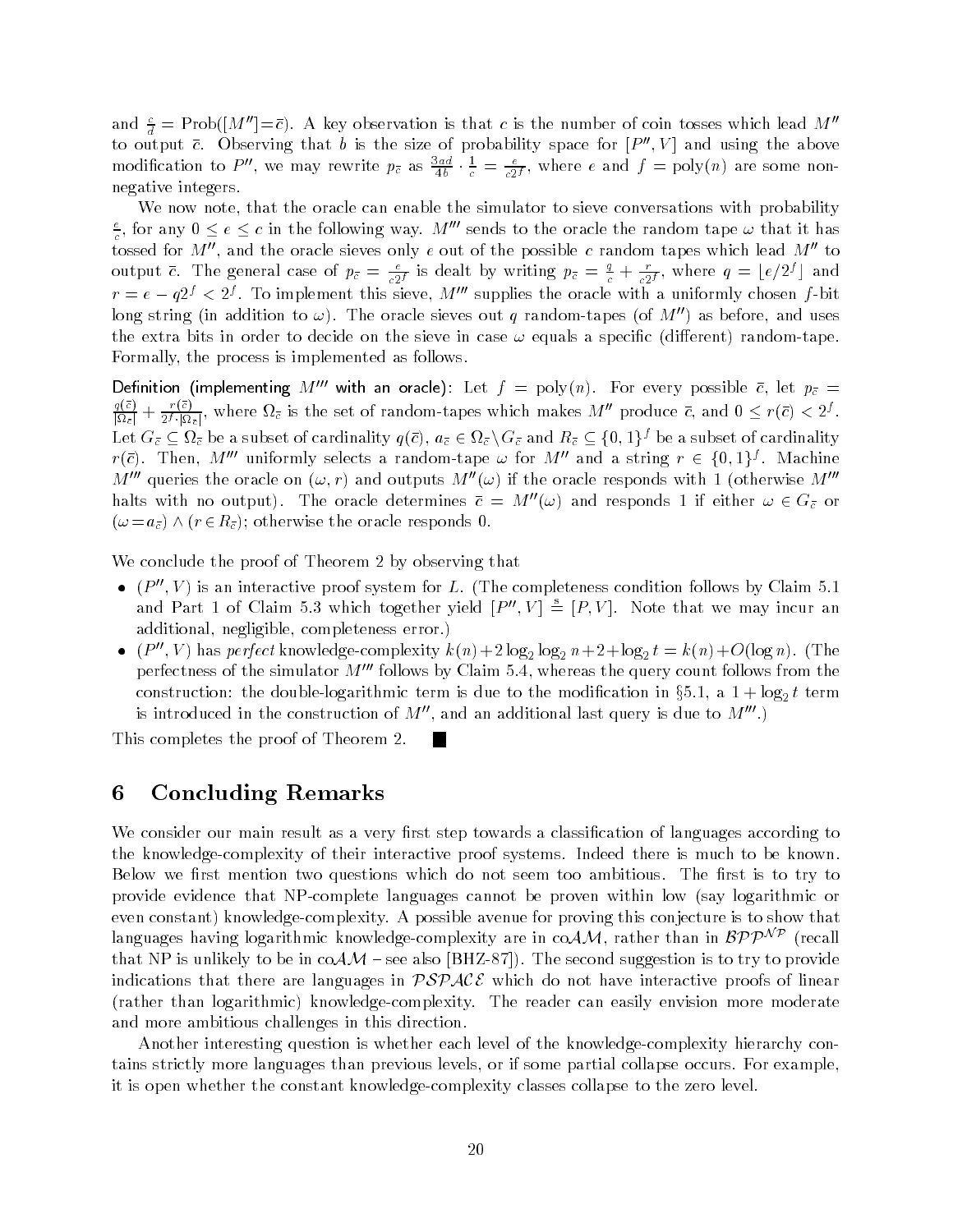Regarding our transformation of statistical knowledge-complexity into perfect knowledge-complexity  $(i.e., Theorem 2)$ , a few interesting questions arise. Firstly, can the cost of the transformation be reduced to below  $O(\log n)$  bits of knowledge? A result for the special case of statistical zero-knowledge will be almost as interesting. Secondly, can one present an analogous transformation that preserves one-sided error probability of the interactive proof? (Note that our transformation introduces a negligible error probability into the completeness condition.) Finally, can one present an analogous transformation that applies to knowledge-complexity with respect to arbitrary verifiers? (Our transformation applies only to knowledge-complexity with respect to the honest verifier.)

## Acknowledgment

We thank Leonard Shulman for providing us with a simpler proof of Claim 4.3.

## References

- [ABV-95] W. AIELLO, M. BELLARE AND R. VENKATESAN. Knowledge on the Average Perfect. Statistical and Logarithmic. Proceedings of the 27th Annual ACM Symposium on the The Computing Acts of Computing Acts and the Computing Acts of Computing Acts and Acts of Computing Acts and A
- $\mu$ iii  $\sigma$ i $\mu$  are astadistic  $\sigma$  in  $\sigma$  in  $\mu$  in  $\sigma$  in  $\sigma$  and  $\sigma$  in  $\sigma$  in  $\sigma$  in  $\sigma$  in  $\sigma$  in  $\sigma$ Rounds. Proceedings of the 28th Annual IEEE Symposium on the Foundations of Computer science is a comment of the second property of the second second second second second second second second second second second second second second second second second second second second second second second seco
- [B-85] [B-85] L. BABAI. Trading Group Theory for Randomness. *Proceedings of the 17th Annual* ACH Symposium on the Theory of Computing ACH Symposium Computing ACM (
- [BM-88] L. BABAI AND S. MORAN. Arthur-Merlin Games: A Randomized Proof System and a Hierarchy of Complexity Classes of Complexity Classes of Complexity Classes of Complexity Classes of Complexi
- [BMO-90] M. BELLARE, S. MICALI AND R. OSTROVSKY. The (True) Complexity of Statistical Zero-Knowledge. Proceedings of the 22nd Annual  $ACM$  Symposium on the Theory of Computing ACM
- [BP-92] M. BELLARE AND E. PETRANK. Making Zero-Knowledge Provers Efficient. Proceedings of the th Annual ACM Symposium on the Theory of Computing ACM
- in and the mail only in computing and computing a microsoft of Himmit Statement. AND P. ROGAWAY. Everything Provable is Provable in Zero-Knowledge. Advances in  $Cryptology - Proceedings of CRYPTO 88$ , Lecture Notes in Computer Science 403, werker verlag verlager er en de staat de staat de staat de staat de staat de staat de staat de staat de staat
- astad and I **and S P** and The S I Have Show Interactive Short Interactive Short Interactive Short Interactive Protect Properties Protecting Medicine Protecting Letters Interest Protect Protect
- [F-89] L. FORTNOW. The Complexity of Perfect Zero-Knowledge. Advances in Computing Research ed S Micali Vol
- [GMS-87] O. GOLDREICH, Y. MANSOUR AND M. SIPSER. Interactive Proof Systems: Provers that never Fail and Random Selection. Proceedings of the 28th Annual IEEE Symposium on the Foundations of Computer Science IEEE IEEE I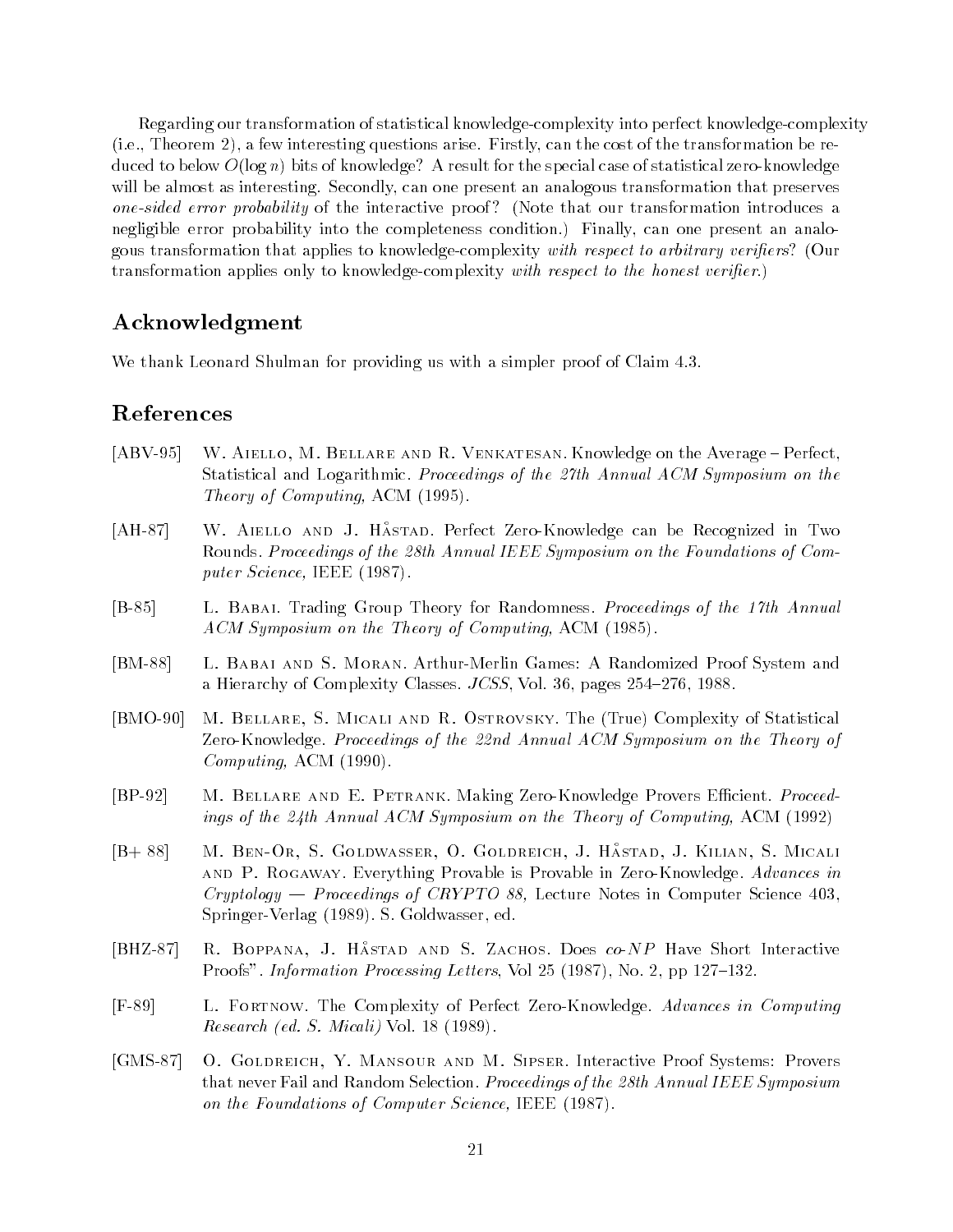- [GMW-86] O. GOLDREICH, S. MICALI, AND A. WIGDERSON, "Proofs that Yield Nothing But their Validity and a Methodology of Cryptographic Protocol Design", Proc. 27th FOCS see waard waard see also laan waard also waard waard also also also also been deel ook die die die die die die
- [GMW-87] O. GOLDREICH, S. MICALI, AND A. WIGDERSON, "How to Play any Mental Game or a Completeness Theorems for Protocols of Honest Majority", STOC87.
- $[GP-91]$ O. GOLDREICH AND E. PETRANK. Quantifying Knowledge Complexity. Proceedings of the 32nd Annual IEEE Symposium on the Foundations of Computer Science, IEEE submitted for publication of the publication of the publication of the set of the set of the set of the set of
- [GMR-85] S. GOLDWASSER, S. MICALI, AND C. RACKOFF. The Knowledge Complexity of Interactive Proofs. Proceedings of the 17th Annual ACM Symposium on the Theory of  $\blacksquare$
- [GMR-89] S. GOLDWASSER, S. MICALI, AND C. RACKOFF. The Knowledge Complexity of Inthere is a computed to compute  $\mathcal{L} = \{ \mathcal{L} \mid \mathcal{L} \}$  , we can compute the set of  $\mathcal{L} = \{ \mathcal{L} \}$
- [GS-89] S. GOLDWASSER, AND M. SIPSER, Private Coins vs. Public Coins in Interactive Proof e ja seemen advances in Computing Research (Research Computing Advance) in the Special Computing Computing Com
- $\mu$  is  $\sigma$  as the  $\mu$  denotes the  $\mu$  denotes  $\mu$  and  $\mu$  is the  $\mu$  and  $\mu$  and  $\mu$  and  $\mu$  and  $\mu$ explaining the underlying ideas behind AH
- [ILu-90] R. IMPAGLIAZZO AND M. LUBY, One-Way Functions are Essential for Complexity Based Cryptography to Sail Down pp . Based Based Cry
- ILE-90 R. IMPAGLIAZZO AND L.A. LEVIN, No Better Ways to Generate Hard NP Instances that Picking Picking at Random st Focs political pp. 200 pp. 200 pp. 200 pp.
- [IY-87] R. IMPAGLIAZZO AND M. YUNG. Direct Minimum-Knowledge computations. Advances in Cryptology  $-$  Proceedings of CRYPTO 87, Lecture Notes in Computer Science 293,  $\sim$  springer verlager and the springer vertex of  $\sim$
- [JVV-86] M. JERRUM, L. VALIANT AND V. VAZIRANI. Random Generation of Combinatorial structures from a Uniform Distribution of the Science Science Science Science Science Science  $\cdots$   $\cdots$
- [LFKN-90] C. LUND, L. FORTNOW, H. KARLOFF AND N. NISAN. Algebraic Methods for Interactive Proof Systems. Proceedings of the 31st Annual IEEE Symposium on the Foundations of Computer Science IEEE IEEE I
- $[Ost-91]$ R. OSTROVSKY. One-Way Functions, Hard on Average Problems, and Statistical Zero-Knowledge Proofs. Proceedings of Structures In Complexity Theory 6th Annual Conference IEEE
- [OW-93] R. OSTROVSKY AND A. WIGDERSON. One-Way Functions are Essential For Non-Trivial Zero-Knowledge, Proc. 2nd Israeli Symp. on Theory of Computing and Systems,
- $[OVY-91]$ R. OSTROVSKY, R. VENKATESAN AND M. YUNG. Fair Games Against an All-Powerful Adversary. AMS DIMACS Series in Discrete Mathematics and Theoretical Computer science van wer van de weerste ppe weer weer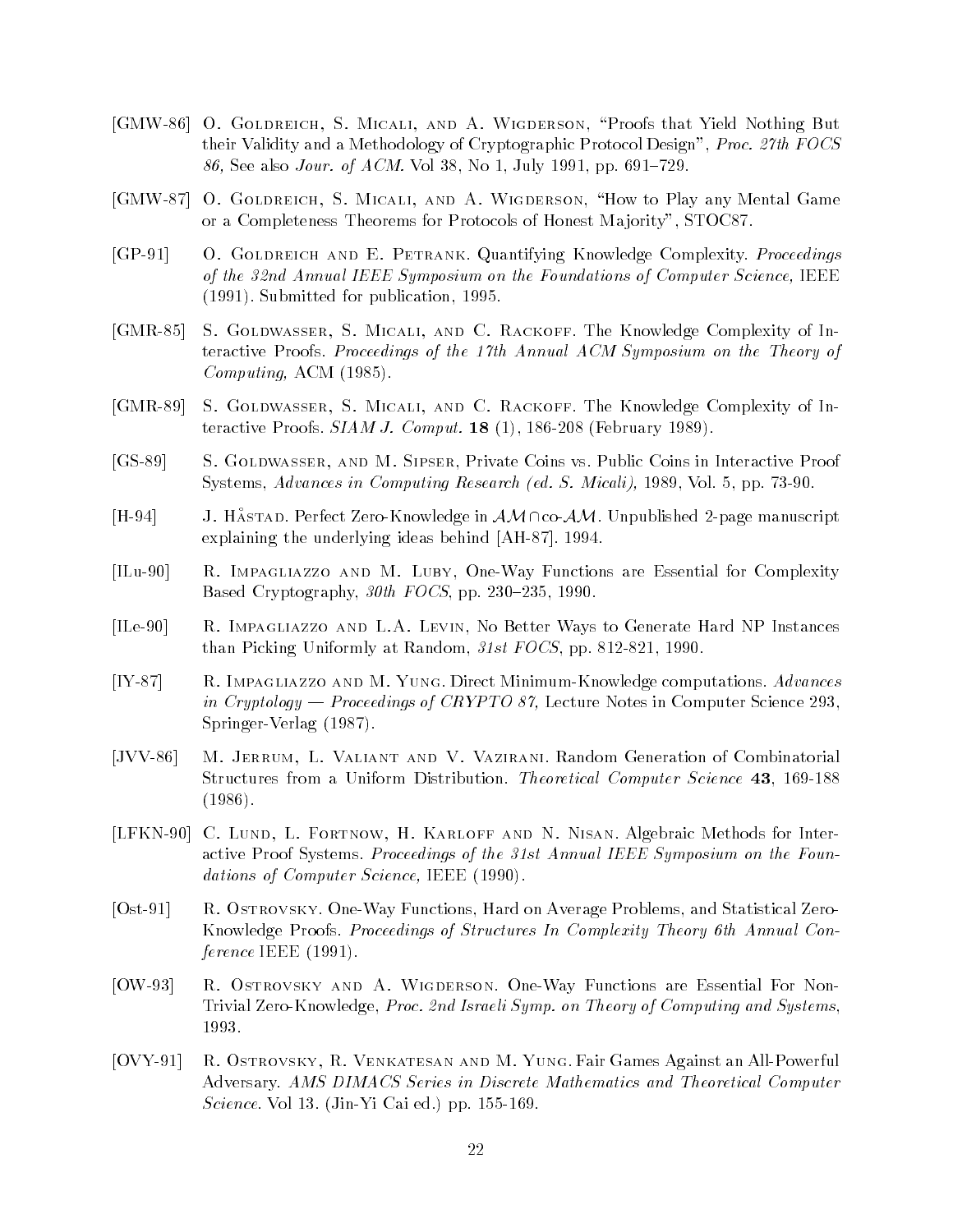- $\lbrack Sh-90\rbrack$  A. SHAMIR. IP=PSPACE. Proc. 22nd ACM Symp. on Theory of Computing, pages the contract of the contract of the contract of the contract of the contract of the contract of the contract of
- Si-83 M. SIPSER. A Complexity Theoretic Approach to Randomness. Proceedings of the 15th Annual ACM Symposium on the Theory of Computing ACM
- [St-83] L. STOCKMEYER. The Complexity of Approximate Counting. *Proceedings of the 15th* Annual ACM Symposium on the Theory of Computing ACM

## $\bf{A}$   $\bf{A}$  Flaw in [F-89]

In [F-89], Fortnow presents a constructive method for proving that  $\mathcal{SZK} \stackrel{\text{def}}{=} \mathcal{SKC}(0)$  is contained in co-AM. Given an interactive proof  $(P, V)$  for a languages L and a (statistical) zero-knowledge simulator M (for the honest verifier V), he constructs a two-round protocol  $(P', V')$ . This protocol was claimed to constitute an interactive proof system for  $\overline{L}$ . This claim, as we are going to show, is wrong. Yet, the result  $\mathcal{SZK} \subseteq$  co- $\mathcal{AM}$  does hold, since the work of Aiello and Hastad contains the necessary refinements which enable to present a modified AM-protocol for  $\overline{L}$  (see [AH-87, H-94]). Furthermore, Fortnow's basic approach is valid, and indeed it was used in subsequent works (e.g. AH BMO Ost BP OW 

Fortnows basic approach starts with the observation that the simulator M must behave di-er ently the common  $L$  and discussing into dimensional cannot be recognized in polynomialty unless the common  $L \in \mathcal{BPP}$ . Yet, stronger recognition devices, such as interactive proofs should be able to tell the  $\mathcal{L}(\mathcal{M})$ characterization in his protocol for  $\overline{L}$ , yet this characterization is wrong. Aiello and Hastad present a refinement of Fortnow's characterization [AH-87], their characterization is correct and can be used to show that  $\mathcal{SZK} \subseteq \mathcal{AM}$  (which is the goal of their paper) as well as  $\mathcal{SZK} \subseteq$  co- $\mathcal{AM}$ .

Given an interactive proof  $(P, V)$  for L and a simulator M, and fixing a common input  $x \in \{0, 1\}$  , the following sets are defined. Let us denote by  $t$  the number of random bits that the verifier V uses on input x, and by q the number of random bits used by the simulator M. For every conversation prefix,  $h$ , we consider the set of the verifier's coin tosses which are consistent with  $n$  (the conversation so far). We denote this set by  $R_1$ . Namely, suppose  $n = (a_1, p_1, ..., a_i, p_i)$ or  $n = (\alpha_1, \beta_1, ..., \alpha_i, \beta_i, \alpha_{i+1})$ . Then,  $r \in R_1$  in  $v(x, r, \alpha_1, ..., \alpha_j) = \beta_j$  for every  $j \leq i$ , where  $V(x,r,\bar{\alpha})$  denotes the message sent by V on input x random-tape r and prover message-sequence  $\alpha$ . The set  $n_1$  depends only on the verifier  $v$  . Next, we consider sets  $n_2$  which are subsets of the corresponding  $\kappa_1$  s. Specifically, they contain only r s that can appear with h in an accepting conversation output by the simulator M . Namely,  $r \in R_2^{\circ}$  iff  $r \in R_1^{\circ}$  and there exists  $\omega \in \{0,1\}^{\circ}$  so that  $M(x, \omega)$  is an accepting conversation with prefix h. (Here  $M(x, \omega)$  denotes the conversation output by M on input x and simulator-random-tape  $\omega$ .)

Motivation: For simplicity, suppose that the simulation is perfect (i.e., M witnesses that  $(P, V)$  is perfect zero-knowledge) and that  $(P, V)$  has one-sided error (i.e., "perfect completeness"). Then, for every  $x \in L$  and every possible h, we must have  $\kappa_2 = \kappa_1^+$  (otherwise the simulation is not perfect). However, if  $x \notin L$  then there must exist h s so that  $R_2$  is much smaller than  $R_1^*$ . Otherwise the -simulator-based prover (for M) will always convince V to accept x, thus violating the soundness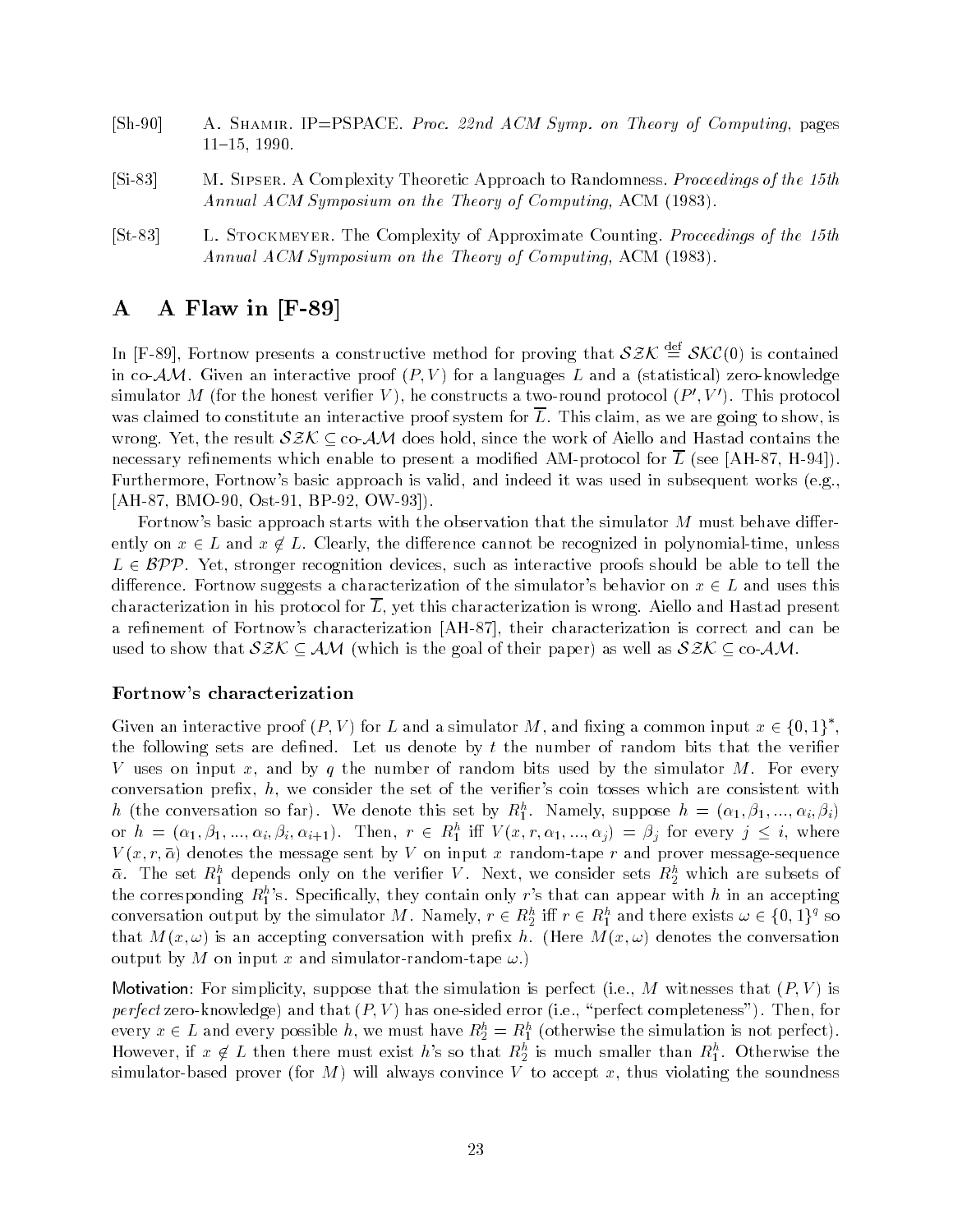condition of  $(P, V)$ . The problem with the above dichotomy is that it is "too existential" and thus it is not clear how to use it. Instead Fortnow claimed a dichotomy which is more quantitative.

A False Characterization: Let pref( $\bar{c}$ ) denote the set of all message-prefixes in the conversation  $\bar{c}$ .

• if  $x \in L$  then

• if  $x \notin L$  then

$$
Prob_{\omega}(\forall h \in \text{pref}(M(x,\omega)) : |R_2^h| \approx_1 |R_1^h|) > \frac{3}{4}
$$
  

$$
Prob_{\omega}(\forall h \in \text{pref}(M(x,\omega)) : |R_2^h| \approx_2 |R_1^h|) < \frac{1}{4}
$$

where the probability (in both cases) is taken uniformly over  $\omega \in \{0,1\}^{\ast}$  . We did not specify what is meant by  $\approx_i$ . One may substitute  $\alpha \approx_1 \beta$  by  $\alpha \geq \frac{1}{2}$ ,  $\beta$ , and  $\alpha \approx_2 \beta$  by  $\alpha \geq \frac{1}{4}$ ,  $\beta$ . The gap between the two is needed for the approximate lower"upper bound protocols 

### A Counterexample

The mistake is in the second item of the characterization. The false argument given in  $[F-89]$ confuses between the probability distribution of conversations output by the simulator and the probability distribution of the conversations between a simulator-based prover (denote  $P$  ) and the verifier. These distributions are not necessarily the same (note that we are in case  $x \notin L$ ). Consequently, the probability that "good" conversations (i.e., conversations for which  $|R_2| \approx |R_1|$ for an prenxes) occur in the  $\{F_-,V_-\}$  interaction is not the same as the probability that the simulator outputs "good" conversations. This point is ignored in [F-89] and leads there to the false conclusion that the characterization holds. Below, we present an interactive proof  $(P, V)$  and a (perfect) zeroknowledge simulator for which the characterization fails 

The interactive proof that we present is for the empty language  $\Phi$ . This interactive proof is perfect zero knowledge for the trivial reason that the requirement is vacuous. Yet, we present a simulator for this interactive proof which, for every  $x \in \{0,1\}$   $\implies$   $\Psi,$  outputs "good" conversation with probability close to me manual characterization fails.

The interactive proof (from the verifier's point of view  $-$  input  $x \in \{0, 1\}^{\sim}$ ):

- $\bullet$  The verifier uniformly selects  $\alpha \in \{0,1\}^{\sim}$  and sends  $\alpha$  to the prover.
- $\bullet$  The verifier waits for the prover's message  $\rho \in \{0,1\}^{\sim}$ .
- $\bullet$  Next, the verifier uniformly selects  $\gamma \in \{0,1\}^+$  and sends  $\gamma$  to the prover.
- $\bullet$  The verifier accepts in either  $\alpha = 0^{\circ}$  or  $\rho = \gamma$ .

Regardless of the prover's strategy, the verifier accepts each  $x \in \{0,1\}^{\sim}$  with negligible probability;  $\mathbf{s}$ pecifically  $2\rightarrow +$  (1 – 2  $\rightarrow$  )  $\rightarrow$   $2\rightarrow$  Thus, the above protocol indeed constitutes an interactive proof for the empty language  $\Phi$ .

The simulator operates as follows (on input  $x \in \{0, 1\}$  and parameter  $\epsilon$ ):

- $\bullet$  with probability  $1-\epsilon$ , the simulator  $M$  outputs a conversation uniformly distributed in  $0-\chi$  $\{0,1\}^{\infty}$ .
- $\bullet$  With probability  $\epsilon,$  the simulator M outputs a conversation uniformly distributed in  $(\{0,1\}^+ 0^+) \times$  $\{0,1\}^{\infty}$ .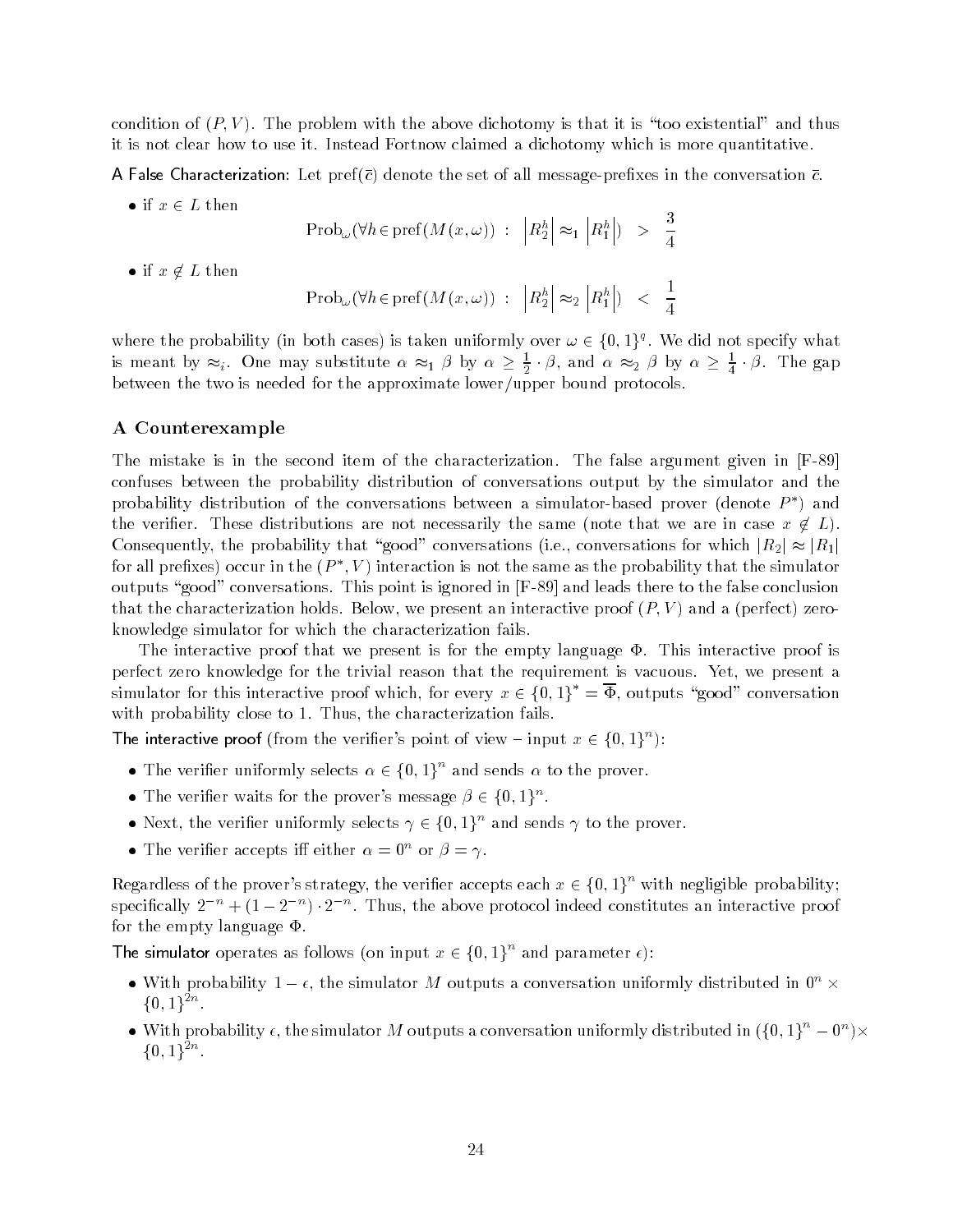The parameter  $\epsilon$  is set to be negligible, say  $\epsilon = 2$ Claim: In contradiction to the characterization, for every  $x \in \{0, 1\}$  =  $\Phi$ ,

$$
\mathrm{Prob}_{\omega}(\forall h \in \mathrm{pref}(M(x,\omega)) : |R_2^h| = |R_1^h|) \geq 1 - \epsilon
$$

where the probability is taken uniformly over  $\omega \in \{0,1\}^{\circ}$ .

**Proof**: Recall that all conversations are  $3n$ -bit long strings and for a conversation  $\alpha\beta\gamma \in \{0,1\}^{3n}$  $\mathbf I$  are that with probability  $\mathbf I$  are simulator outputs a conversation outputs a conversation outputs a conversation of  $\mathbf I$ of the form  $0^{\circ}\rho\gamma$ . Thus, it suffices to show that every conversation of the form  $0^{\circ}\rho\gamma$  satises  $R_2^{\alpha} = R_1^{\alpha}$  for each prefix (i.e.,  $h \in \{\lambda, 0^n, 0^n\beta, 0^n\beta\gamma\}$ ). First observe that  $R_1^{\alpha} = \{0, 1\}^{\omega} = R_2^{\alpha}$ , since for every  $\alpha\gamma\in$  {0,1}<sup>-\*</sup> the simulator outputs the accepting conversation  $\alpha\gamma\gamma$  with non-zero probability. Similarly,  $R_1^0$  =  $\Gamma_1^{0^{n}} = 0^n \{0,1\}^n = R_2^{0^{n}}$  (h  $\Sigma_2^{\circ}$  (here we use  $\alpha = 0$  ). Next, for every  $\beta \in \{0,1\}$  ,  $\blacksquare$ we have  $R_1^{\sigma\cdots\rho}=0^n\{0,1\}^n=R_2^{\sigma\cdots\rho}$ , since for every  $\gamma\in\{0,1\}^n$  the simulator outputs the accepting conversation  $\sigma$   $\rho\gamma$  with non-zero probability. There we use the fact that the verifier always accepts when  $\alpha = 0^n$ .) Similarly,  $R_1^{\sigma \neg \rho \gamma} = 0^n \gamma = R_2^{\sigma \neg \rho \gamma}$ .

### Conclusion

The source of trouble is that the denitition of the sets  $R_2$  s does not take into account the probability weight assigned by the simulator to  $\omega$ 's that witness the assertion "the simulator outputs an accepting conversation that starts with  $h$ ". Indeed, this is exactly the nature of the refinement suggested by Aiello and Hastad [AH-87].

## B Interactive Proofs with Non-Negligible Error Probabilities

 $\mathbf{A}$ s explained in Remark  $\mathbf{A}$ complexity is not robust under changes in the allowed error probability. Throughout the paper, we use the natural definition of interactive proofs in which the error probability is negligible. However, our techniques yield non-trivial results also in the case one defines interactive proofs with some specific non-negligible error probability. In this appendix we explain how such assertions may be obtained, and state such results for two special cases.

Denote by -cn an upper bound on the probability that the verier rejects an input <sup>x</sup> although  $x \in L$  and the prover plays honestly. This is the error probability related to the completeness condition of  $\partial$  sn and the probability that the probability that the probability that the probability that the verifies of the probability that the verifies of the probability that the probability that the verifies of th  $x \notin L$  when the prover follows its optimal strategy (not necessarily following the protocol). This is the error probability related to the soundness condition. We say that an interactive proof has error probabilities (1911), it the straighterror probability in the soundition is bounded by ----------------its error probability in the completeness condition is bounded by -c 

### **B.1** The perfect case

In this subsection, we consider the restricted case of *perfect* knowledge-complexity, and derive Theorem which is the analogue of Theorem for the case that the error probabilities are not negligible. Following the denititions in Section 4, we denote the simulation based prover by  $F$ 

Let us follows the steps of the proof of our main theorem and observe which assertions hold for the case of non-negligible error probability. We begin by observing that the following generalization of Lemma 4.2 holds: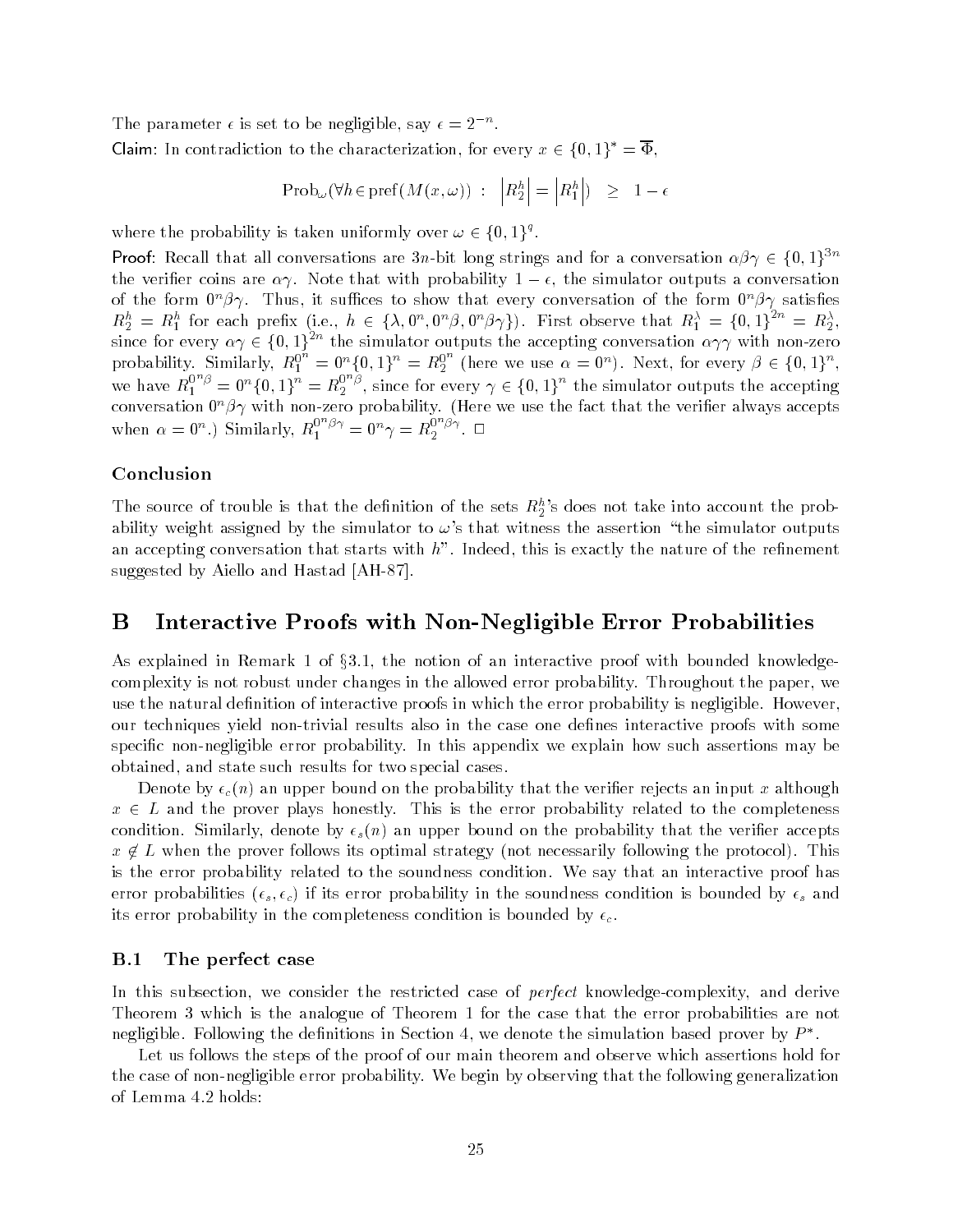Lemma B Let P V be an interactive proof for L with error probabilities -sn -cn and with knowledge-complexity  $k(n)$ , then

- 1. If  $x \in L$  then the probability that  $(P^*, V)$  outputs an accepting conversation is at least  $(1 \epsilon_c(n))$  .  $z \sim u$ , where  $n = |x|$ .
- 2. If  $x \notin L$  then the probability that  $(P_-, V_+)$  outputs an accepting conversation is at most  $\epsilon_s(n)$ , where  $n = |x|$ .

The proof of this lemma is identical to the proof of Lemma 4.2, except that here  $\frac{1-A}{|S_\lambda|} \geq 1-\epsilon_c(n)$ . As explained in Section an ecient machine with access to an NPoracle can sample conversations in  $(F_-,V)$ . By Lemma B.1, this would yield an accepting conversation with probability at most  $\epsilon_s(n)$  in the case  $x \notin L$  and at least  $(1-\epsilon_c(n))$  -  $2^{-(\kappa + \kappa)}$  when  $x \in L$  . In case these two probabilities diagram and the successive then a polynomial fraction we can use the standard and amplitude  $\alpha$ techniques to get a probabilistic algorithm that determines whether  $x \in L$  with error probability less than  $1/\beta$  (or negligible, or  $2$  ). To summarize, we get the following theorem for perfect knowledge-complexity.

**Theorem 3** If a language L has an interactive proof with perfect knowledge-complexity  $k(n)$  and error probabilities and international probabilities of the polynomial probabilities and the polynomial probabi

$$
(1-\epsilon_c(n))^2 \cdot 2^{-k(n)} > \epsilon_s(n) + \frac{1}{p(n)}
$$

then  $L \in \mathcal{BPP}^{\ldots}$ .

**Examples:** Theorem 3 implies, for example, that if a language  $L$  has an interactive proof of knowledgecomplexity and error probability both in the soundness condition and in the completeness condition), then L is in  $\mathcal{BPPN}^{\mathcal{NP}}$ . Another interesting example is the case of one-sided error in the formulation of any polynomial problem in the formulation of the contract of the contract of the co sided error interactive proof P V of knowledgecomplexity at most log p and error probability  $\epsilon_s \leq \frac{1}{2p(.)}$ , then L is in  $\mathcal{BPP}$ .

### **B.2** The general (statistical) case

Unfortunately, the analogue result for statistical knowledge-complexity is not as clean, and has various dimensions according to possible properties of the error probabilities of the error  $\sim$ explain how such a result can be obtain, and give a specific example for the special case in which  $c$  interaction for the original interaction has ones in the original interaction  $c$ 

Recall that the proof for the negligible error-probability case uses the transformation from sta- $\mathbf{r}$  to perfect knowledgecomplexity in the uses Theorem and the uses Theorem uses Theorem uses Theorem uses Theorem uses Theorem uses Theorem uses Theorem uses Theorem uses Theorem uses Theorem uses Theorem uses Theor matrix increases the knowledgecomplexity by a logarithmic additive term  $\mathbf I$ it is desirable not to increase the knowledge-complexity without concurrently decreasing the error probability. Thus, before applying the transformation, we reduce the error probability by iterating the protocol as many times as possible while maintaining logarithmic knowledge-complexity.

Specifically, we start with a protocol  $(P, V)$  of statistical knowledge-complexity  $k(\cdot)$  and denote by  $l(\cdot)$  the total length of the conversation in this protocol. Also, fix an input x of length n, and let ling and by the contraction of the original protocol and the contraction of the contraction of the contract sequentially  $t \equiv |(\log_2 l)/k|$  times. These repetitions yield a new protocol  $(P', V')$  whose length is th its knowledge complexity is bounded by the state  $\log$  its error  $\log$  and  $\log$  probability decreases  $\pi$  To